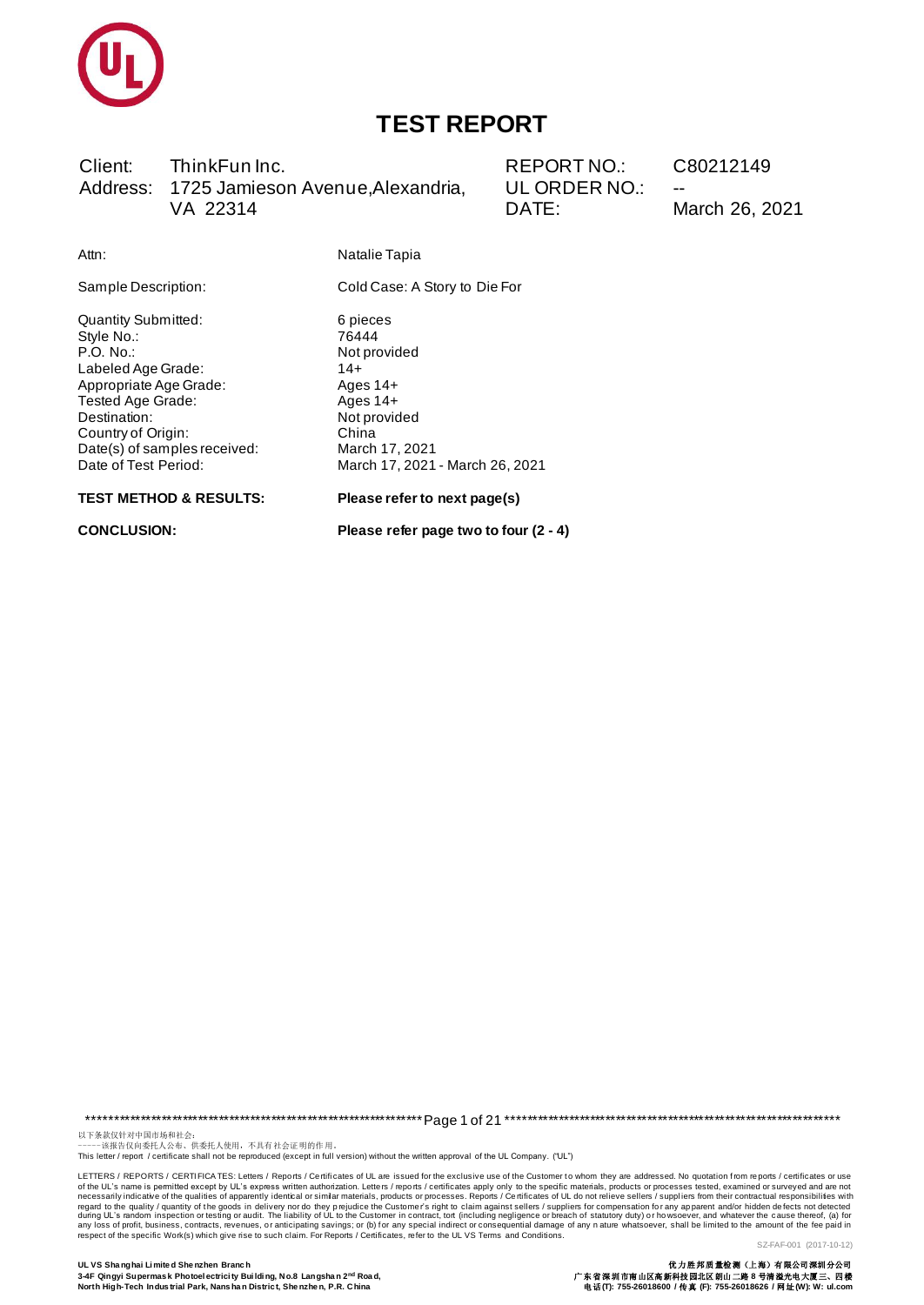

Client: ThinkFun Inc. Address: 1725 Jamieson Avenue, Alexandria, VA 22314

**REPORT NO.:** UL ORDER NO.: DATE:

C80212149

March 26, 2021

| <b>MARKET</b>                     | <b>TEST ITEM</b>                                                                                                                                                                                                    | <b>CONCLUSION</b>           |
|-----------------------------------|---------------------------------------------------------------------------------------------------------------------------------------------------------------------------------------------------------------------|-----------------------------|
| $\overline{\mathsf{u}\mathsf{s}}$ | ASTM F963-17 Physical & Mechanical Requirements                                                                                                                                                                     | NOT APPLICABLE <sup>#</sup> |
|                                   | 16 CFR 1500 Physical & Mechanical Requirements                                                                                                                                                                      | NOT APPLICABLE <sup>#</sup> |
|                                   | <b>ASTM F963-17 Flammability Requirements</b>                                                                                                                                                                       | NOT APPLICABLE <sup>#</sup> |
|                                   | 16 CFR 1500.3 (c) (6) (vi) /1500.44 Flammability Requirements                                                                                                                                                       | NOT APPLICABLE <sup>#</sup> |
|                                   | Total Heavy Metals In Packaging [NERC Heavy Metals in Packaging Wastes]                                                                                                                                             | <b>PASS</b>                 |
|                                   | Soluble Migrated Elements [ASTM F963-17 Section 4.3.5.1 (2), 4.3.5.2 (2)(b) & 8.3]                                                                                                                                  | NOT APPLICABLE <sup>#</sup> |
|                                   | Total Lead Content In Paints And Surface Coatings [ASTM F963-17 Section 4.3.5.1(1)]                                                                                                                                 | NOT APPLICABLE <sup>#</sup> |
|                                   | Total Lead Content In Substrates [ASTM F963-17 Section 4.3.5.2 (2)(a)]                                                                                                                                              | NOT APPLICABLE <sup>#</sup> |
|                                   | Total Lead Content In Paints And Surface Coatings [Consumer Product Safety<br>Improvement Act Of 2008 Section 101]                                                                                                  | NOT APPLICABLE <sup>#</sup> |
|                                   | Total Lead Content In Substrates [Consumer Product Safety Improvement Act Of 2008<br>Section 101]                                                                                                                   | NOT APPLICABLE <sup>#</sup> |
|                                   | Total Lead Content In Paints And Surface Coatings [16 CFR 1303]                                                                                                                                                     | NOT APPLICABLE#             |
|                                   | Prohibition Of Children's Toys And Child Care Articles Containing Specified Phthalates<br>[16 CFR 1307.3]                                                                                                           | NOT APPLICABLE <sup>#</sup> |
|                                   | Total Lead Content In Paint And Surface Coatings [California Proposition 65 Settlements<br>Of Alameda Superior Court, BG07350969, RG08378050 And San Francisco Superior<br>Court 07-462991]                         | NOT APPLICABLE <sup>#</sup> |
|                                   | Total Lead Content In Substrates [California Proposition 65 Settlements Of Alameda<br>Superior Court, BG07350969, RG08378050 And San Francisco Superior Court 07-<br>462991]                                        | NOT APPLICABLE <sup>#</sup> |
|                                   | Total Phthalates Content [California Proposition 65 Settlements Of County Of<br>Sacramento Case Number 07AS04683, And The Alameda Superior Court Case<br>Numbers BG07350969, RG08367601, RG07351032 And RG08378050] | NOT APPLICABLE <sup>#</sup> |
|                                   | Total Mercury Content In Batteries [United States Public Law 104-142, 110 Stat. 1329 &<br>State Legislation]                                                                                                        | NOT APPLICABLE <sup>#</sup> |
| CAN                               | Canada Toys Regulations SOR/2011-17 Physical And Mechanical Requirements                                                                                                                                            | NOT APPLICABLE <sup>#</sup> |
|                                   | Canada Toys Regulations SOR/2011-17 Flammability Requirements (Cellulose Nitrate<br>And Celluloid)                                                                                                                  | NOT APPLICABLE <sup>#</sup> |
|                                   | Flammability Requirements For Textile Fibres: SOR/2016-194                                                                                                                                                          | NOT APPLICABLE <sup>#</sup> |
|                                   | Total Lead And Mercury In Surface Coatings [Canada Toys Regulations (SOR/2011-17),<br>Toxicological Hazards, Section 23 And SOR/2016-193 Surface Coating Materials<br>Regulations]                                  | <b>NOT APPLICABLE#</b>      |
|                                   | Specific Substance In Surface Coatings [Canada Toys Regulations (SOR/2011-17)<br>Toxicological Hazards, Section 23]                                                                                                 | <b>NOT APPLICABLE#</b>      |
|                                   | Total Lead Content [Canada Consumer Products Containing Lead Regulations<br>(SOR/2018-83)]                                                                                                                          | NOT APPLICABLE <sup>#</sup> |
|                                   | Total Phthalates Content In Toys And Child Care Articles [Phthalates Regulation<br>SOR/2016-188 Phthalates Content]                                                                                                 | NOT APPLICABLE <sup>#</sup> |
|                                   | Total Mercury Content [SOR/2014-254 Products Containing Mercury Regulations]                                                                                                                                        | <b>PASS</b>                 |
|                                   | Total Mercury Content In Batteries [SOR/2014-254 Products Containing Mercury<br>Regulations]                                                                                                                        | NOT APPLICABLE <sup>#</sup> |

以下条款仅针对中国市场和社会:<br>------该报告仅向委托人公布、供委托人使用,不具有社会证明的作用。<br>This letter / report / certificate shall not be reproduced (except in full version) without the written approval of the UL Company. ("UL")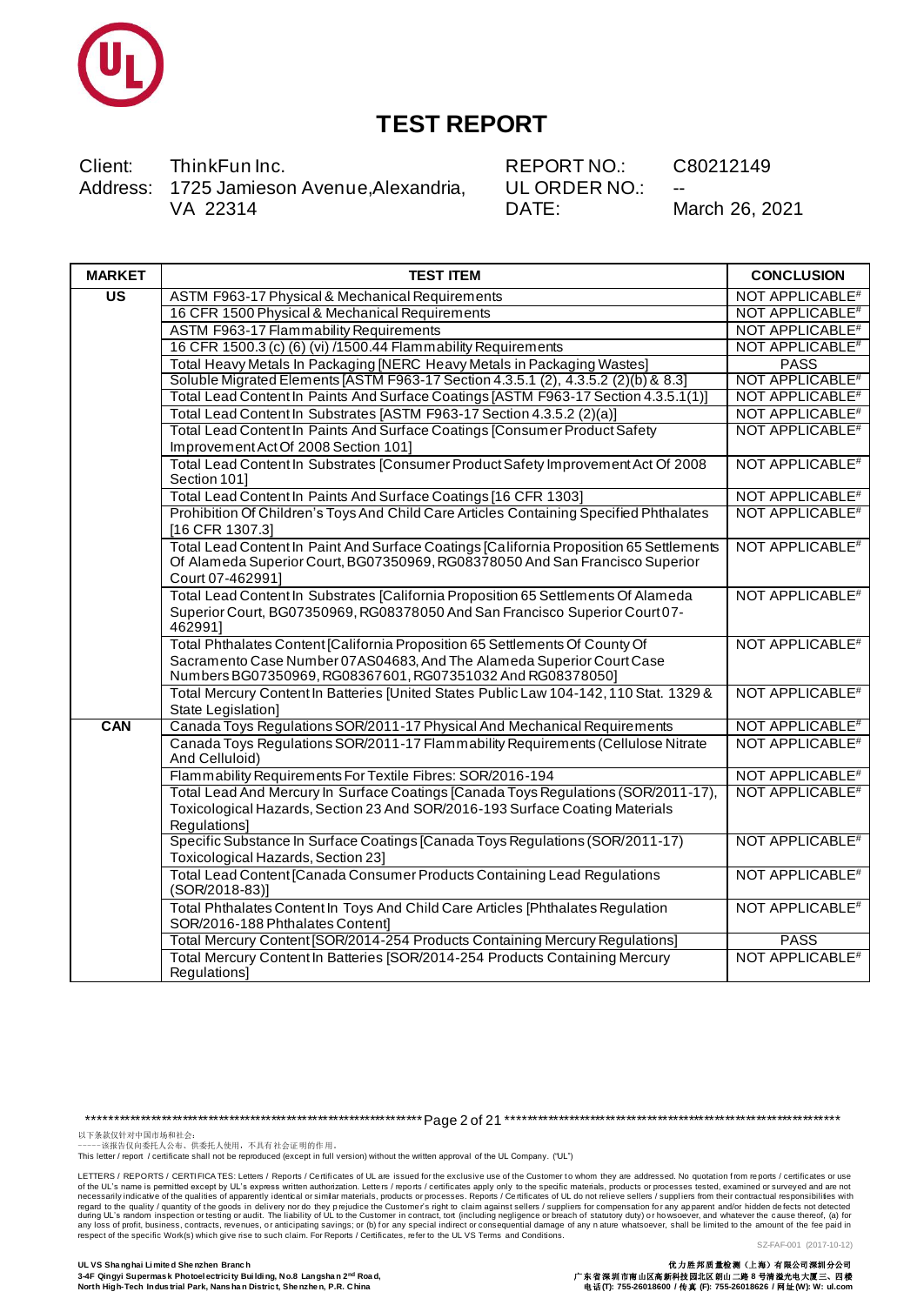

Client: ThinkFun Inc. Address: 1725 Jamieson Avenue, Alexandria, VA 22314

REPORT NO.: UL ORDER NO.: DATE:

C80212149

March 26, 2021

| <b>MARKET</b> | <b>TEST ITEM</b>                                                                     | <b>CONCLUSION</b>           |
|---------------|--------------------------------------------------------------------------------------|-----------------------------|
| EU            | EN71-1:2014+A1:2018 Mechanical & Physical Properties                                 | <b>NOT APPLICABLE#</b>      |
|               | EN 71-2:2011 + A1:2014 Flammability Test                                             | NOT APPLICABLE <sup>#</sup> |
|               | Migration Of Certain Elements [EN71-3: 2019 under Toy Safety Directive 2009/48/EC    | <b>PASS</b>                 |
|               | and Amendment (EU) 2019/1922]                                                        |                             |
|               | Total Cadmium Content In Surface Coating [Point 23 Of The Annex XVII Of The          | NOT APPLICABLE <sup>#</sup> |
|               | Regulation (EC) No. 1907/2006 (REACH) With Further Amendment]                        |                             |
|               | Total Cadmium Content In Substrates [Point 23 Of The Annex XVII Of The               | <b>PASS</b>                 |
|               | Regulation (EC) No. 1907/2006 (REACH) With Further Amendment]                        |                             |
|               | Total Phthalates Content In Toys And Child Care Articles [Point 51, 52 Of The Annex  | NOT APPLICABLE <sup>#</sup> |
|               | XVII Of The Regulation (EC) No. 1907/2006 (REACH) And Amending Commission            |                             |
|               | Regulation (EU) 2018/2005]                                                           |                             |
|               | Total Heavy Metals In Packaging [94/62/EC]                                           | <b>PASS</b>                 |
|               | Total Heavy Metals Content In Batteries [Directive 2013/56/EU Amending Battery       | NOT APPLICABLE <sup>#</sup> |
|               | Directive 2006/66/EC]                                                                |                             |
|               | Determination of Azo Colorants [Regulation (EC) No. 1907/2006 on REACH Annex         | NOT APPLICABLE <sup>#</sup> |
|               | XVII Item No. 43 And Appendix 8 As Amended By Commission Regulation (EC) No.         |                             |
|               | 552/2009]                                                                            |                             |
|               | Determination Of Benzene Content [Point 5 Of The Annex XVII Of The Regulation        | <b>PASS</b>                 |
|               | (EC) No. 1907/2006 (REACH) And Further Amendment]                                    |                             |
|               | Determination Of Flame Retardants Content [(EU) 2019/1021 On Persistent Organic      | <b>PASS</b>                 |
|               | Pollutants]                                                                          |                             |
|               | Determination Of Flame Retardant Content [Point 8, 45 of The Annex XVII Of The       | <b>PASS</b>                 |
|               | Regulation (EC) No. 1907/2006 (REACH) With Further Amendment]                        |                             |
|               | Flame Retardant (PBBs & PBDES) As Per Client's Specification with Reference to       | <b>PASS</b>                 |
|               | Chem.VerbotsV Regulation.                                                            |                             |
|               | Determination Of Flame Retardant Content As Per Client's Specification               | NOT APPLICABLE <sup>#</sup> |
|               | [Bedarfsgegenständeverordnung Annex 1 (to § 3)                                       |                             |
|               | Substances which may not be used in the manufacture or treatment of certain          |                             |
|               | consumer goods]                                                                      |                             |
|               | Determination Of Flame Retardant Content As Per Client's Specification [Point 4,7 Of | NOT APPLICABLE <sup>#</sup> |
|               | The Annex XVII Of The Regulation (EC) No. 1907/2006 (REACH) With Further             |                             |
|               | Amendment]                                                                           |                             |
|               | Determination Of Polycyclic Aromatic Hydrocarbon [Point 50 Of The Annex XVII Of      | <b>PASS</b>                 |
|               | The Regulation (EC) No. 1907/2006 (REACH) With Further Amendment]                    |                             |
|               | Determination Of Pentachlorophenol [Point 22 Of The Annex XVII Of The Regulation     | <b>PASS</b>                 |
|               | (EC) No. 1907/2006 (REACH) With Further Amendment]                                   |                             |
|               | Determination Of Pentachlorophenol German Ordinance on Prohibition of Chemical       | <b>PASS</b>                 |
|               | (Chem VerbotsV) Attachment 15]                                                       |                             |
|               | Determination Of Formamide Content [EU 2015/2115 Amending 2009/48/EC Toy             | NOT APPLICABLE <sup>#</sup> |
|               | Safety Directive]                                                                    |                             |
|               | Determination Of N,N-Dimethylformamide Content according to directive 2009/48/EG     | NOT APPLICABLE <sup>#</sup> |
|               | Determination of Organotin Compounds [Point 20 of The Annex XVII of The              | <b>PASS</b>                 |
|               | Requisition (FC) No. 1907/2006 (REACH) With Further Amendment                        |                             |

以下条款仅针对中国市场和社会:<br>------该报告仅向委托人公布、供委托人使用,不具有社会证明的作用。<br>This letter / report / certificate shall not be reproduced (except in full version) without the written approval of the UL Company. ("UL")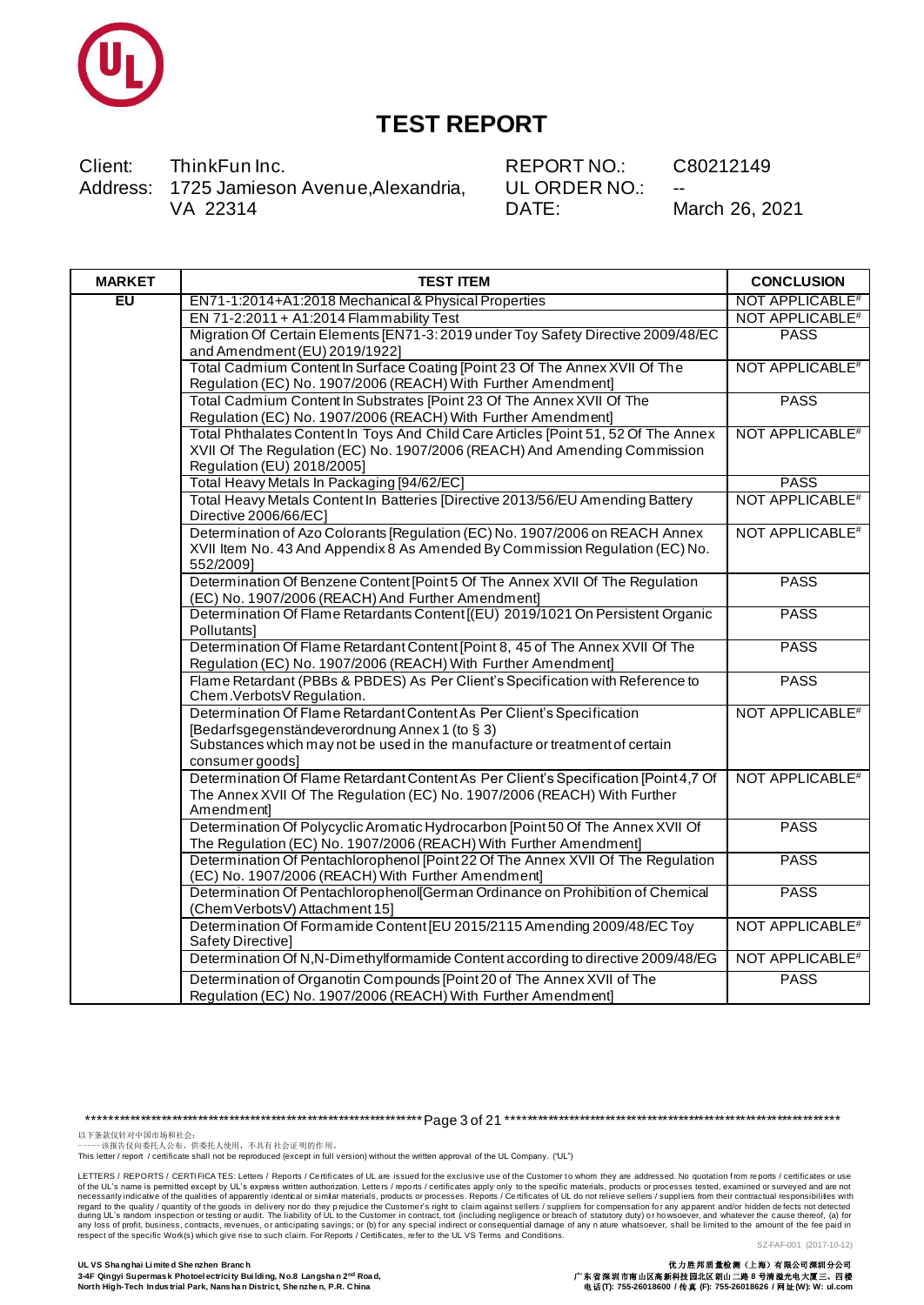

Client: ThinkFun Inc. Address: 1725 Jamieson Avenue, Alexandria, VA 22314

REPORT NO.: UL ORDER NO.: DATE:

C80212149

March 26, 2021

| <b>MARKET</b>                           | <b>TEST ITEM</b>                                                                                                                                                                 | <b>CONCLUSION</b>           |
|-----------------------------------------|----------------------------------------------------------------------------------------------------------------------------------------------------------------------------------|-----------------------------|
| EU                                      | ROHS Directive (EU) 2015/863 amending Annex II to Directive 2011/65/EU<br>-Screening by X-ray fluorescence spectroscopy and confirmed by wet chemical                            | NOT APPLICABLE <sup>#</sup> |
|                                         | method of Lead, Cadmium, Mercury, Chromium and Brominated flame retardants                                                                                                       |                             |
|                                         | (PBB & PBDE)                                                                                                                                                                     |                             |
|                                         | Total Phthalates Content [ROHS Directive 2015/863/EU Amending Directive<br>2011/65/EU Annex II]                                                                                  | NOT APPLICABLE <sup>#</sup> |
|                                         | Total NP & NPEO Content [Point 46 Of The Annex XVII Of The Regulation (EC) No.<br>1907/2006 (REACH) With Further Amendment]                                                      | NOT APPLICABLE <sup>#</sup> |
|                                         | Determination Of Short Chain Chlorinated Paraffins [(EU) 2019/1021 On Persistent<br>Organic Pollutants]                                                                          | <b>PASS</b>                 |
|                                         | Vinyl Chloride Monomer Content [Bedarfsgegenständeverordnung Annex 5 (to § 6 No.<br>3) Commodities that may only contain certain substances up to a specified maximum<br>amount] | NOT APPLICABLE <sup>#</sup> |
|                                         | Determination Of Dimethyl fumarate (DMFu) Content [Point 61 Of The Annex XVII Of<br>The Regulation (EC) No. 1907/2006 (REACH) With Further Amendment]                            | NOT APPLICABLE <sup>#</sup> |
|                                         | Determination of Bisphenol A Migration [Commission Directive EU2017/898 Amending<br>2009/48/EC Toy Safety Directive]                                                             | NOT APPLICABLE <sup>#</sup> |
|                                         | Determination Of Phenol Content [Commission Directive (EU) 2017/774 amending<br>2009/48/EC Toy Safety Directive]                                                                 | NOT APPLICABLE <sup>#</sup> |
|                                         | Determination Of TCEP, TDCP & TCPP Content [Commission Directive 2014/79/EU<br>Amending 2009/48/EC Toy Safety Directive]                                                         | NOT APPLICABLE <sup>#</sup> |
|                                         | Determination Of Certain Preservative Content [Commission Directive (EU)<br>2015/2116 & (EU) 2015/2117 Amending Directive 2009/48/EC Toy Safety Directive]                       | NOT APPLICABLE <sup>#</sup> |
| UK                                      | BS EN71-1:2014+A1:2018 Mechanical & Physical Properties                                                                                                                          | NOT APPLICABLE <sup>#</sup> |
|                                         | BS EN 71-2:2011 + A1:2014 Flammability Test                                                                                                                                      | NOT APPLICABLE <sup>#</sup> |
|                                         | Migration Of Certain Elements [BS EN 71-3: 2019]                                                                                                                                 | <b>PASS</b>                 |
| <b>Extra RSV</b><br><b>Requirements</b> | Determination of Aniline Content As Per Client's Specification [Regulation (EC) No.<br>1907/2006 (REACH) with Further Amendment]                                                 | NOT APPLICABLE <sup>#</sup> |
|                                         | Total Lead Content In Surface Coating [EU 2015/628 Amending Point 63 Of The<br>Annex XVII Regulation (EC) No. 1907/2006 (REACH)]                                                 | NOT APPLICABLE <sup>#</sup> |
|                                         | Total Lead Content In Substrate [EU 2015/628 Amending Point 63 of The Annex XVII<br>Regulation (EC) No. 1907/2006 (REACH)]                                                       | <b>PASS</b>                 |
|                                         | Determination of Carcinogenic And Allergenic Dyes [DIN54231:2005]                                                                                                                | NOT APPLICABLE <sup>#</sup> |
|                                         | Determination of Polycyclic Aromatic Hydrocarbon In Category I [AfPS GS 2019:01<br>PAK]                                                                                          | <b>PASS</b>                 |
|                                         | Colour Fastness To Perspiration [EN ISO 105-E04:2013]                                                                                                                            | NOT APPLICABLE <sup>#</sup> |
|                                         | Colour Fastness To Rubbing [EN ISO 105-X12:2016]                                                                                                                                 | <b>NOT APPLICABLE#</b>      |
|                                         |                                                                                                                                                                                  |                             |

#: There is no component on the submitted test samples under the testing scopes.

以下条款仅针对中国市场和社会:<br>------该报告仅向委托人公布、供委托人使用,不具有社会证明的作用。<br>This letter / report / certificate shall not be reproduced (except in full version) without the written approval of the UL Company. ("UL")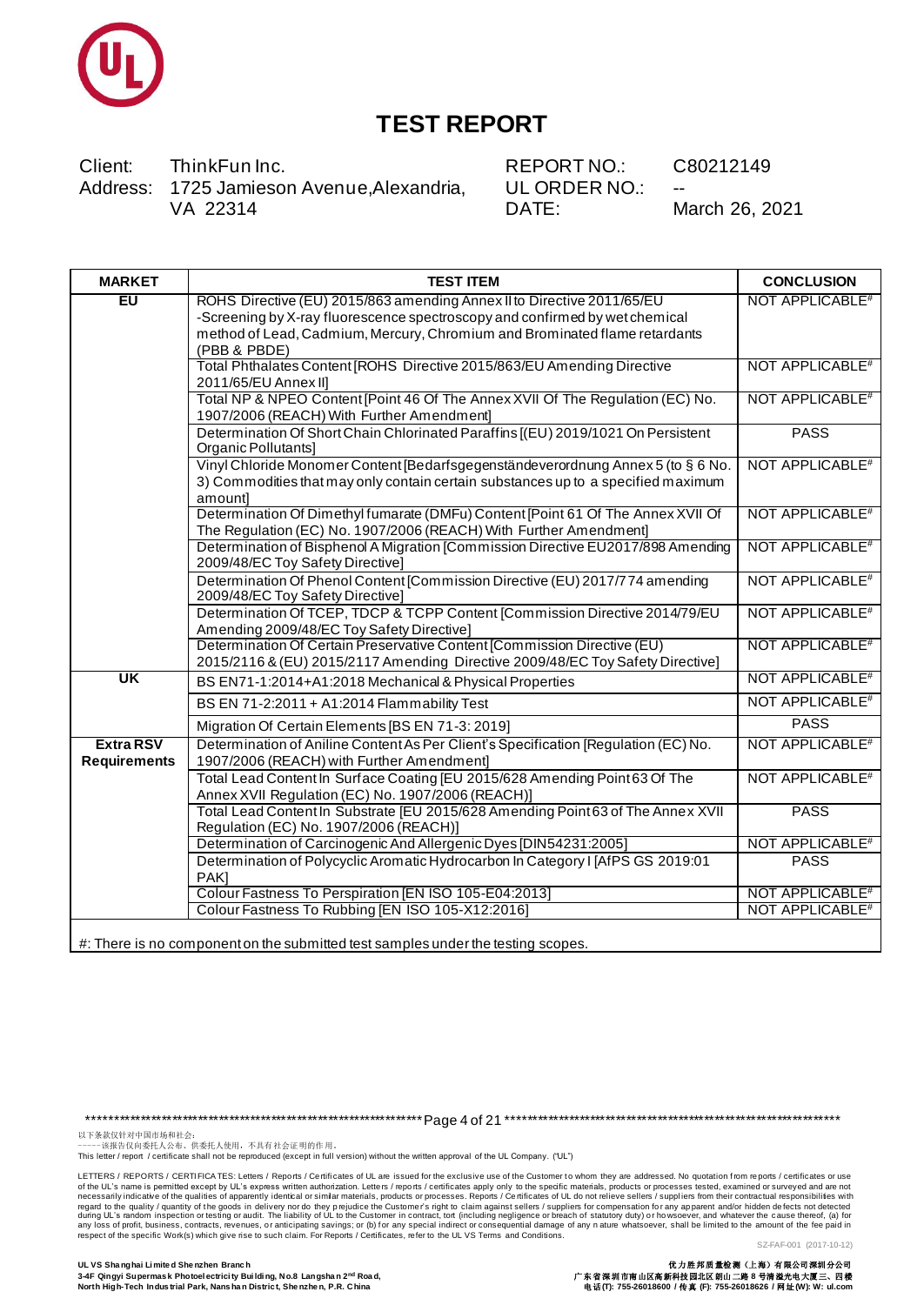

Client: ThinkFun Inc. Address: 1725 Jamieson Avenue, Alexandria, VA 22314

**REPORT NO.:** UL ORDER NO.: DATE:

C80212149

March 26, 2021

Note: The results relate only to the items tested.

For and on behalf of : UL VS Shanghai Limited Shenzhen Branch

Stephen Chan

Stephen Chan **Operation Manager** 



以下条款仅针对中国市场和社会。<br>------该报告仅向委托人公布、供委托人使用,不具有社会证明的作用。<br>This letter / report / certificate shall not be reproduced (except in full version) without the written approval of the UL Company. ("UL")

LETTERS / REPORTS / CERTIFICA TES: Letters / Reports / Certificates of UL are issued for the exclusive use of the Customer to whom they are addressed. No quotation from reports / certificates or use Letters / REPORTS / Centifications and the same in participation access the state of the specific Work (S) which particles are the excellent of the state of the state of the state of the particle except by UL's express wit SZ-FAF-001 (2017-10-12)

UL VS Shanghai Limited Shenzhen Branch 3-4F Qingyi Supermask Photoelectricity Building, No.8 Langshan 2nd Road, North High-Tech Industrial Park, Nans han District, Shenzhen, P.R. China

优力胜邦质量检测(上海)有限公司深圳分公司<br>广东省深圳市南山区高新科技园北区朗山二路 8 号清溢光电大厦三、四楼<br>电话 (T): 755-26018600 / 传真 (F): 755-26018626 / 网址(W): W: ul.com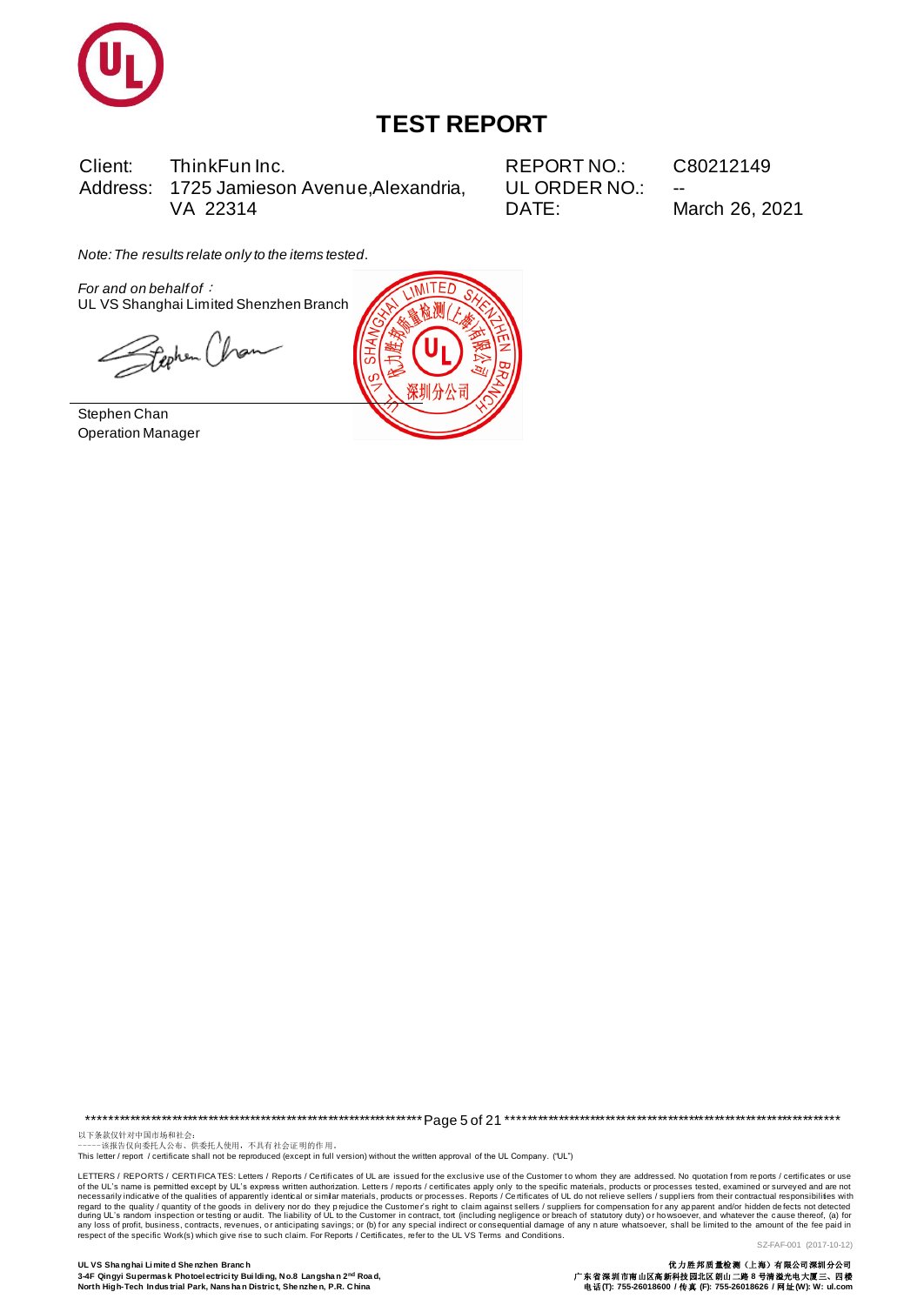

ThinkFun Inc. Client: Address: 1725 Jamieson Avenue, Alexandria, VA 22314

**REPORT NO.:** UL ORDER NO.: DATE:

Sample, mg/kg

C80212149

March 26, 2021

#### **TEST RESULTS**

#### $\mathbf{1}$ **CHEMICAL TESTS:**

| <b>Tested Sample ID</b> | <b>Product Description / Sample Group Desc.</b>                                                                                                |
|-------------------------|------------------------------------------------------------------------------------------------------------------------------------------------|
| 001                     | Cold Case: A story to die for                                                                                                                  |
| 002                     | White paper card with transparent plastic film and inaccessible multicolor coatings<br>(reconstructed letter, CCTV capture, photos) (From 001) |
| 003                     | White paper sheet with black/grey/red printings (newspaper) (From 001)                                                                         |
| 004                     | White paper sheet with multicolor printings (police documents) (From 001)                                                                      |
| 005                     | White paper sheet with green/black/red printings (map) (From 001)                                                                              |
| 006                     | White paper sheet with orange/black/red printings (poster) (From 001)                                                                          |
| 007                     | White paper card (folder) (From 001)                                                                                                           |
| 008                     | Silvery metal (staple of police documents) (From 001)                                                                                          |
| 009                     | White paper card with transparent plastic film and inaccessible multicolor coatings (box)<br>(From 001)                                        |
| 010                     | Transparent plastic tape (joint of box) (From 001)                                                                                             |

#### $1.1$ Determination Of Short Chain Chlorinated Paraffins [(EU) 2019/1021 On Persistent Organic Pollutants] Test Method: ISO 18219:2015

#### **Reporting Requirement Analyte** Limit <u>(Max.)</u>

 $002$ **SCCP** 1500 100  $< 100$ Rating **PASS** Remark: -All concentrations expressed in milligrams per kilogram of Tested Parts -"<" means less than; SCCP denotes as short chain chlorinated paraffins -Method for determination of SCCP is determined by GC-MSD and LC-MS-MS -The test results only apply to the items tested.

以下条款仅针对中国市场和社会:<br>-----该报告仅向委托人公布、供委托人使用, 不具有社会证明的作用。

This letter / report / certificate shall not be reproduced (except in full version) without the written approval of the UL Company. ("UL")

LETTERS / REPORTS / CERTIFICA TES: Letters / Reports / Certificates of UL are issued for the exclusive use of the Customer to whom they are addressed. No quotation from reports / certificates or use of the UL's name is permitted except by UL's express written authorization. Letters / reports / certificates apply only to the specific materials, products or processes tested, examined or surveyed and are not recossally i meanta to the quality / quantity of the goods in delivery nor do they prejudice the Customer's right to claim against sellers / suppliers for compensation for any apparent and/or hidden defects not detected<br>dialy and the p SZ-FAF-001 (2017-10-12)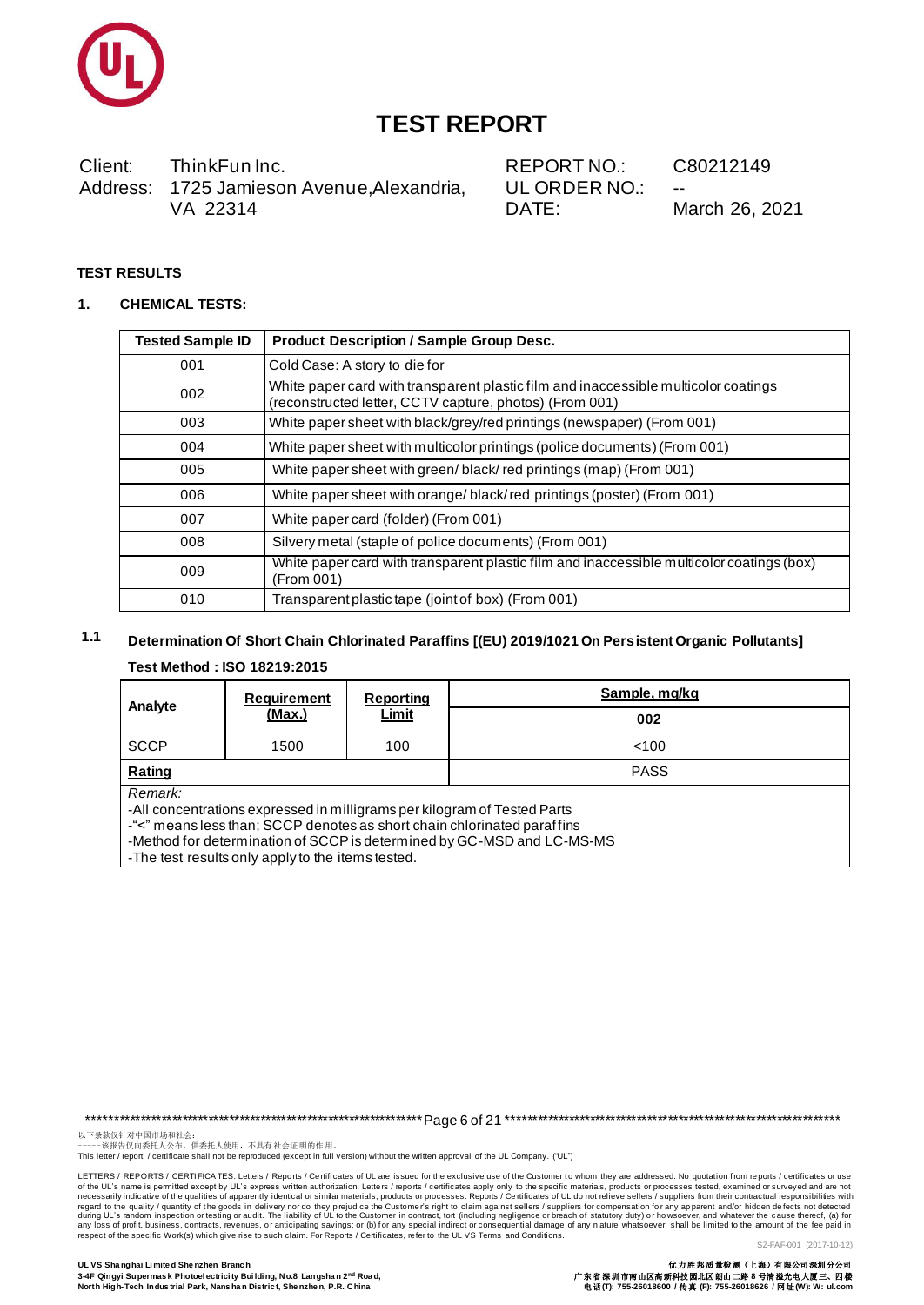

ThinkFun Inc. Client: Address: 1725 Jamieson Avenue, Alexandria, VA 22314

REPORT NO.: UL ORDER NO.: DATE:

C80212149

March 26, 2021

#### **TEST RESULTS**

Determination Of Pentachlorophenol[German Ordinance on Prohibition of Chemical (ChemVerbotsV)  $1.2$ **Attachment 151** 

#### Test Method : In house method

| Analyte    | Requirement | Reporting<br>Limit | Sample, mg/kg |             |             |
|------------|-------------|--------------------|---------------|-------------|-------------|
|            | (Max.)      |                    | 002           | 003+004     | 005+006+007 |
| <b>PCP</b> |             |                    | < 1.0         | <1.0        | < 1.0       |
| Rating     |             |                    | <b>PASS</b>   | <b>PASS</b> | <b>PASS</b> |

Remark<sup>.</sup>

-All concentrations expressed in milligrams per kilogram of Tested Parts

-"<" means less than; PCP denotes as pentachlorophenol (87-86-5)

-Method for determination of PCP is determined by GC-MSD

-The test results only apply to the items tested.

#### $1.3$ Determination Of Pentachlorophenol [Point 22 Of The Annex XVII Of The Regulation (EC) No. 1907/2006 (REACH) With Further Amendment] Test Method: ISO 17070:2015

| Analyte                                                                                                                                                                                                                                                                                                                                                                | Requirement<br>(Max.) | Reporting<br>Limit | Sample, mg/kg |             |             |  |
|------------------------------------------------------------------------------------------------------------------------------------------------------------------------------------------------------------------------------------------------------------------------------------------------------------------------------------------------------------------------|-----------------------|--------------------|---------------|-------------|-------------|--|
|                                                                                                                                                                                                                                                                                                                                                                        |                       |                    | 002           | 003+004     | 005+006+007 |  |
| <b>PCP</b>                                                                                                                                                                                                                                                                                                                                                             | 1000                  |                    | < 1.0         | < 1.0       | < 1.0       |  |
| Rating                                                                                                                                                                                                                                                                                                                                                                 |                       |                    | <b>PASS</b>   | <b>PASS</b> | <b>PASS</b> |  |
| Remark:                                                                                                                                                                                                                                                                                                                                                                |                       |                    |               |             |             |  |
| -All concentrations expressed in milligrams per kilogram of Tested Parts                                                                                                                                                                                                                                                                                               |                       |                    |               |             |             |  |
| -"<" means less than; PCP denotes as pentachlorophenol (87-86-5)<br>$\mathbf{M}$ at $\mathbf{M}$ at $\mathbf{M}$ and $\mathbf{M}$ and $\mathbf{M}$ and $\mathbf{M}$ and $\mathbf{M}$ and $\mathbf{M}$ and $\mathbf{M}$ and $\mathbf{M}$ and $\mathbf{M}$ and $\mathbf{M}$ and $\mathbf{M}$ and $\mathbf{M}$ and $\mathbf{M}$ and $\mathbf{M}$ and $\mathbf{M}$ and $\$ |                       |                    |               |             |             |  |

-Method for determination of PCP is determined by GC-MSD

-The test results only apply to the items tested.

#### Determination Of Flame Retardant Content [Point 8, 45 of The Annex XVII Of The Regulation (EC) No.  $1.4$ 1907/2006 (REACH) With Further Amendment]

#### **Test Method : In-house method**

| Analyte                                                                                                                                                                                                                                                 | <b>Requirement</b> | <b>Reportin</b> | Sample, mg/kg |  |  |
|---------------------------------------------------------------------------------------------------------------------------------------------------------------------------------------------------------------------------------------------------------|--------------------|-----------------|---------------|--|--|
|                                                                                                                                                                                                                                                         | (Max.)             | g Limit         | 002           |  |  |
| <b>PBBs</b>                                                                                                                                                                                                                                             | Not Detected       | 5               | < 5.0         |  |  |
| Octa-BDE                                                                                                                                                                                                                                                | 1000               | 5               | < 5.0         |  |  |
| Rating                                                                                                                                                                                                                                                  |                    |                 | <b>PASS</b>   |  |  |
| Remark:<br>-All concentrations expressed in milligrams per kilogram of Tested Parts<br>-"<" means less than<br>-Method for determination of analyte is determined by GC-MSD<br>-Polybrominated biphenyl (PBB); Octabrominated diphenylether (Octa-BDE); |                    |                 |               |  |  |

|- Not Detected denotes "less than reporting limit (5 mg/kg)

以下条款仅针对中国市场和社会:<br>-----该报告仅向委托人公布、供委托人使用, 不具有社会证明的作用。

This letter / report / certificate shall not be reproduced (except in full version) without the written approval of the UL Company. ("UL")

LETTERS / REPORTS / CERTIFICA TES: Letters / Reports / Certificates of UL are issued for the exclusive use of the Customer to whom they are addressed. No quotation from reports / certificates or use of the UL's name is permitted except by UL's express written authorization. Letters / reports / certificates apply only to the specific materials, products or processes tested, examined or surveyed and are not necessarily regard to the quality / quantity of the goods in delivery nor do they prejudice the Customer's right to claim against sellers / suppliers for compensation for any apparent and/or hidden defects not detected during UL's ran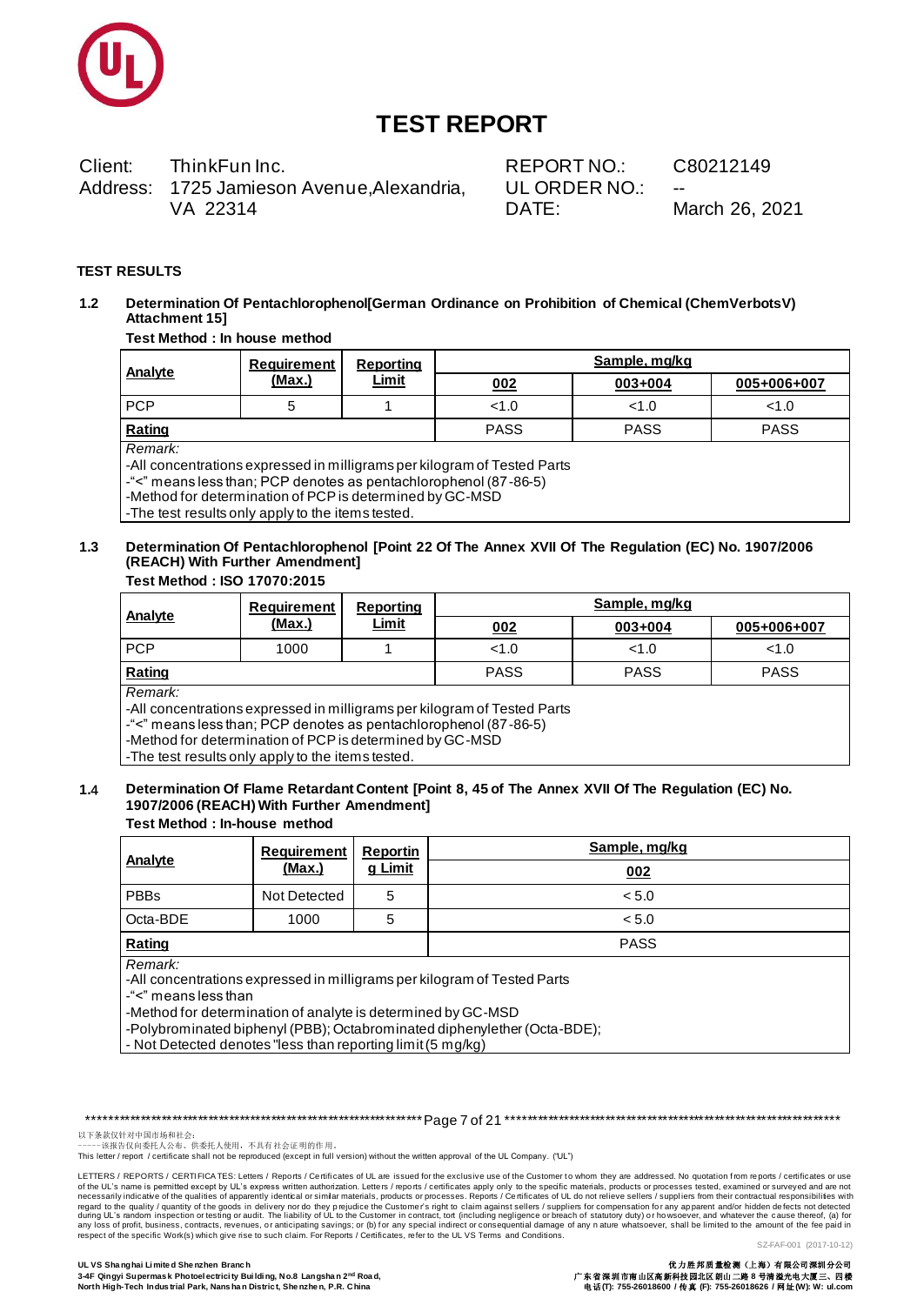

Client: ThinkFun Inc. Address: 1725 Jamieson Avenue, Alexandria, VA 22314

REPORT NO.: UL ORDER NO.: DATE:

C80212149

March 26, 2021

#### **TEST RESULTS**

Flame Retardant (PBBs & PBDES) As Per Client's Specification with Reference to Chem.VerbotsV  $1.5$ Regulation.

### **Test Method: In-house Method**

|             | Client's                     | Reporting    | Sample, mg/kg |  |
|-------------|------------------------------|--------------|---------------|--|
| Analyte     | <b>Requirement</b><br>(Max.) | <b>Limit</b> | 002           |  |
| <b>PBBs</b> | Not Detected                 | 10           | < 10.0        |  |
| PBDEs       | Not Detected                 | 10           | < 10.0        |  |
| Octa-BDE    | Not Detected                 | 10           | < 10.0        |  |
| Rating      |                              |              | <b>PASS</b>   |  |

Remark:

-All concentrations expressed in milligrams per kilogram of Tested Parts

-"<" means less than

-Method for determination of analyte is determined by GC-MSD

-Polybrominated biphenyl (PBB); Pentabrominated diphenylether (PBDE); Octabrominated diphenylether (Octa-BDE)

- Not Detected denotes "less than reporting limit (5 mg/kg)

-The test results only apply to the items tested.

#### Determination Of Flame Retardants Content [(EU) 2019/1021 On Persistent Organic Pollutants]  $1.6$

#### Test Method : In-house method

| Analyte              | Requirement | <b>Reporting</b> | Sample, mg/kg |
|----------------------|-------------|------------------|---------------|
|                      | (Max.)      | Limit            | 002           |
| <b>HBCDD</b>         | 100         | 5                | < 5.0         |
| Tetra-BDE            | 10          | 5                | < 5.0         |
| Penta-<br><b>BDE</b> | 10          | 5                | < 5.0         |
| Hexa-BDE             | 10          | 5                | < 5.0         |
| Hept-BDE             | 10          | 5                | < 5.0         |
| Deca-BDE             | 10          | 5                | < 5.0         |
| Rating               |             |                  | <b>PASS</b>   |
| Domark <sup>.</sup>  |             |                  |               |

kemark:

-All concentrations expressed in milligrams per kilogram of Tested Parts

-"<" means less than

-Method for determination of analyte is determined by GC-MSD

- Hexabromocyclododecane (HBCDD); Tetrabromdiphehyl ether (Tetra-BDE); Pentabromodiphenyl ether (Penta-BDE); Hexabromodiphenyl ether (Hexa-BDE); Heptabromodiphenyl ether (Hept-BDE); Decabromodiphenyl ether (Deca-BDE)

-The test results only apply to the items tested.

以下条款仅针对中国市场和社会:<br>-----该报告仅向委托人公布、供委托人使用, 不具有社会证明的作用。

This letter / report / certificate shall not be reproduced (except in full version) without the written approval of the UL Company. ("UL")

LETTERS / REPORTS / CERTIFICA TES: Letters / Reports / Certificates of UL are issued for the exclusive use of the Customer to whom they are addressed. No quotation from reports / certificates or use of the UL's name is permitted except by UL's express written authorization. Letters / reports / certificates apply only to the specific materials, products or processes tested, examined or surveyed and are not necessarily regard to the quality / quantity of the goods in delivery nor do they prejudice the Customer's right to claim against sellers / suppliers for compensation for any apparent and/or hidden defects not detected during UL's ran SZ-FAF-001 (2017-10-12)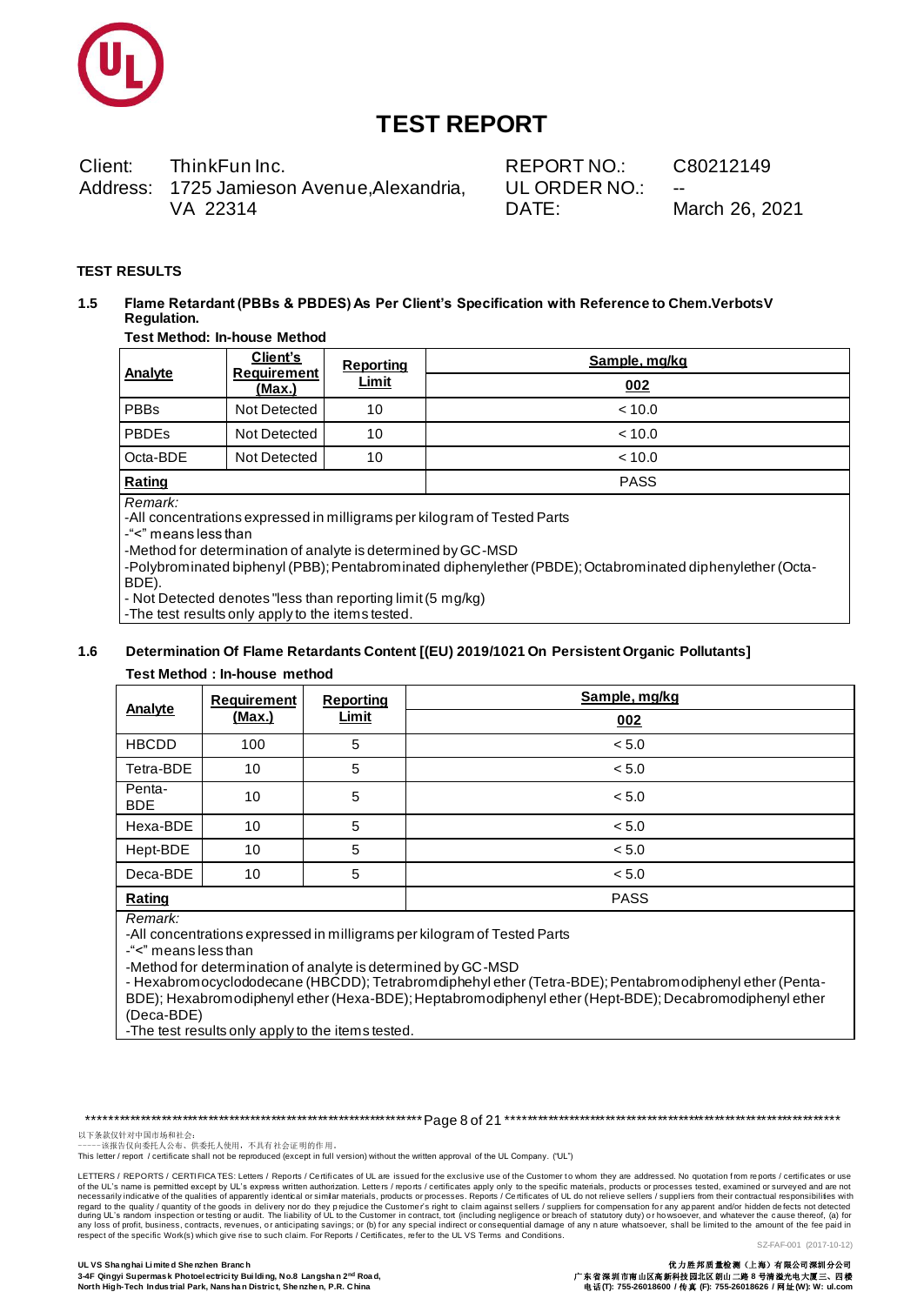

Client: ThinkFun Inc. Address: 1725 Jamieson Avenue, Alexandria, VA 22314

REPORT NO.: UL ORDER NO.: DATE:

C80212149

March 26, 2021

#### **TEST RESULTS**

#### $1.7$ Total Heavy Metals In Packaging [NERC Heavy Metals in Packaging Wastes]

### **Test Method: In-house Method**

| <b>Elements</b>     | <b>Requirement</b> | <b>Reporting</b> | Sample, mg/kg |
|---------------------|--------------------|------------------|---------------|
|                     | (Max.)             | <b>Limit</b>     | $009 + 010$   |
| Lead (Pb)           | 100                | 10               | $<$ 10        |
| Cadmium (Cd)        | 100                | 5                | <5            |
| Chromium VI (Cr VI) | 100                | 10               | $<$ 10        |
| Mercury (Hg)        | 100                | 5                | <5            |
| Sum                 | 100                | 30               | $30$          |
| Rating              |                    |                  | <b>PASS</b>   |

Remark:

-All concentrations expressed in milligrams per kilogram

-"<" means less than

-Method for determination of Lead (Pb), Cadmium(Cd), Chromium VI (Cr VI) and Mercury(Hg) are determined by Inductively Coupled Plasma Spectroscopy.

-The test results only apply to the items tested.

#### $1.8$ Total Heavy Metals In Packaging [94/62/EC]

#### **Test Method : In-house Method**

| <b>Elements</b>     | <b>Requirement</b> | <b>Reporting</b><br><u>Limit</u> | Sample, mg/kg |  |
|---------------------|--------------------|----------------------------------|---------------|--|
|                     | (Max.)             |                                  | 009+010       |  |
| Lead (Pb)           | 100                | 10                               | $<$ 10        |  |
| Cadmium (Cd)        | 100                | 5                                | $<$ 5         |  |
| Chromium VI (Cr VI) | 100                | 10                               | $<$ 10        |  |
| Mercury (Hg)        | 100                | 5                                | $<$ 5         |  |
| Sum                 | 100                | 30                               | $30$          |  |
| Rating              |                    |                                  | <b>PASS</b>   |  |

Remark:

-All concentrations expressed in milligrams per kilogram

-"<" means less than

-Method for determination of Lead (Pb), Cadmium(Cd), Chromium VI (Cr VI) and Mercury(Hg) are determin ed by Inductively Coupled Plasma Spectroscopy.

-The test results only apply to the items tested.

以下条款仅针对中国市场和社会:<br>-----该报告仅向委托人公布、供委托人使用, 不具有社会证明的作用。

This letter / report / certificate shall not be reproduced (except in full version) without the written approval of the UL Company. ("UL")

LETTERS / REPORTS / CERTIFICA TES: Letters / Reports / Certificates of UL are issued for the exclusive use of the Customer to whom they are addressed. No quotation from reports / certificates or use of the UL's name is permitted except by UL's express written authorization. Letters / reports / certificates apply only to the specific materials, products or processes tested, examined or surveyed and are not necessarily regard to the quality / quantity of the goods in delivery nor do they prejudice the Customer's right to claim against sellers / suppliers for compensation for any apparent and/or hidden defects not detected during UL's ran SZ-FAF-001 (2017-10-12)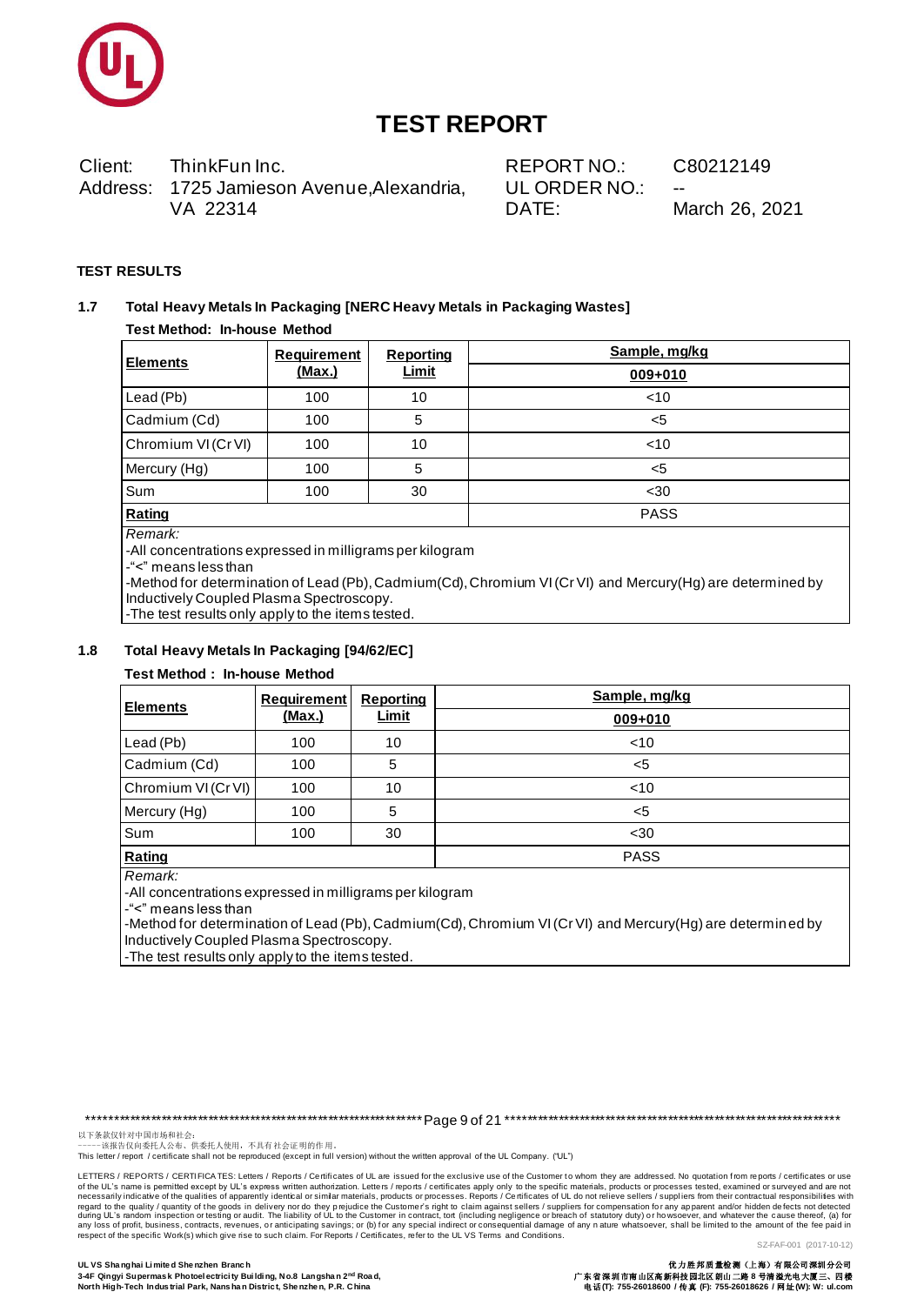

Client: ThinkFun Inc. Address: 1725 Jamieson Avenue, Alexandria, VA 22314

REPORT NO.: UL ORDER NO.: DATE:

C80212149

March 26, 2021

#### **TEST RESULTS**

#### Total Cadmium Content In Substrates [Point 23 Of The Annex XVII Of The Regulation (EC) No. 1907/2006 1.9 (REACH) With Further Amendment]

#### **Test Method: EN 1122:2001**

| l Elements   | Requirement   | Reporting<br><u>Limit</u> | Sample, mg/kg |             |             |  |
|--------------|---------------|---------------------------|---------------|-------------|-------------|--|
|              | <u>(Max.)</u> |                           | 002           | 003+004     | 005+006     |  |
| Cadmium (Cd) | 100           | 10                        | 10<           | $<$ 10      | ~10         |  |
| Rating       |               |                           | <b>PASS</b>   | <b>PASS</b> | <b>PASS</b> |  |
| Remark:      |               |                           |               |             |             |  |

-All concentrations expressed in milligrams per kilograms

-"<" means less than

-Method for determination of cadmium (Cd) is determined by Inductively Coupled Plasma Spectroscopy. -The test results only apply to the items tested.

### 1.10 Determination Of Benzene Content [Point 5 Of The Annex XVII Of The Regulation (EC) No. 1907/2006 (REACH) And Further Amendment]

Test Method: Headspace followed GC-MSD analysis

| Analyte                                                                                                                                                                                                                           |                           | Requirement | Reporting | Sample, mg/kg |  |  |  |
|-----------------------------------------------------------------------------------------------------------------------------------------------------------------------------------------------------------------------------------|---------------------------|-------------|-----------|---------------|--|--|--|
|                                                                                                                                                                                                                                   | CAS No.<br>Limit<br>(Max) |             |           | 002           |  |  |  |
| Benzene                                                                                                                                                                                                                           | $71 - 43 - 2$             | 5           |           | < 1.0         |  |  |  |
| <b>PASS</b><br>Rating                                                                                                                                                                                                             |                           |             |           |               |  |  |  |
| Remark:<br>-All concentrations expressed in milligrams per kilogram of tested parts<br>-"<" means less than<br>-Method for determination of analyte are determined by GC-MSD<br>-The test results only apply to the items tested. |                           |             |           |               |  |  |  |

以下条款仅针对中国市场和社会:<br>-----该报告仅向委托人公布、供委托人使用, 不具有社会证明的作用。

This letter / report / certificate shall not be reproduced (except in full version) without the written approval of the UL Company. ("UL")

LETTERS / REPORTS / CERTIFICA TES: Letters / Reports / Certificates of UL are issued for the exclusive use of the Customer to whom they are addressed. No quotation from reports / certificates or use of the UL's name is permitted except by UL's express written authorization. Letters / reports / certificates apply only to the specific materials, products or processes tested, examined or surveyed and are not recossally i regard to the quality / quantity of the goods in delivery nor do they prejudice the Customer's right to claim against sellers / suppliers for compensation for any apparent and/or hidden defects not detected during UL's ran SZ-FAF-001 (2017-10-12)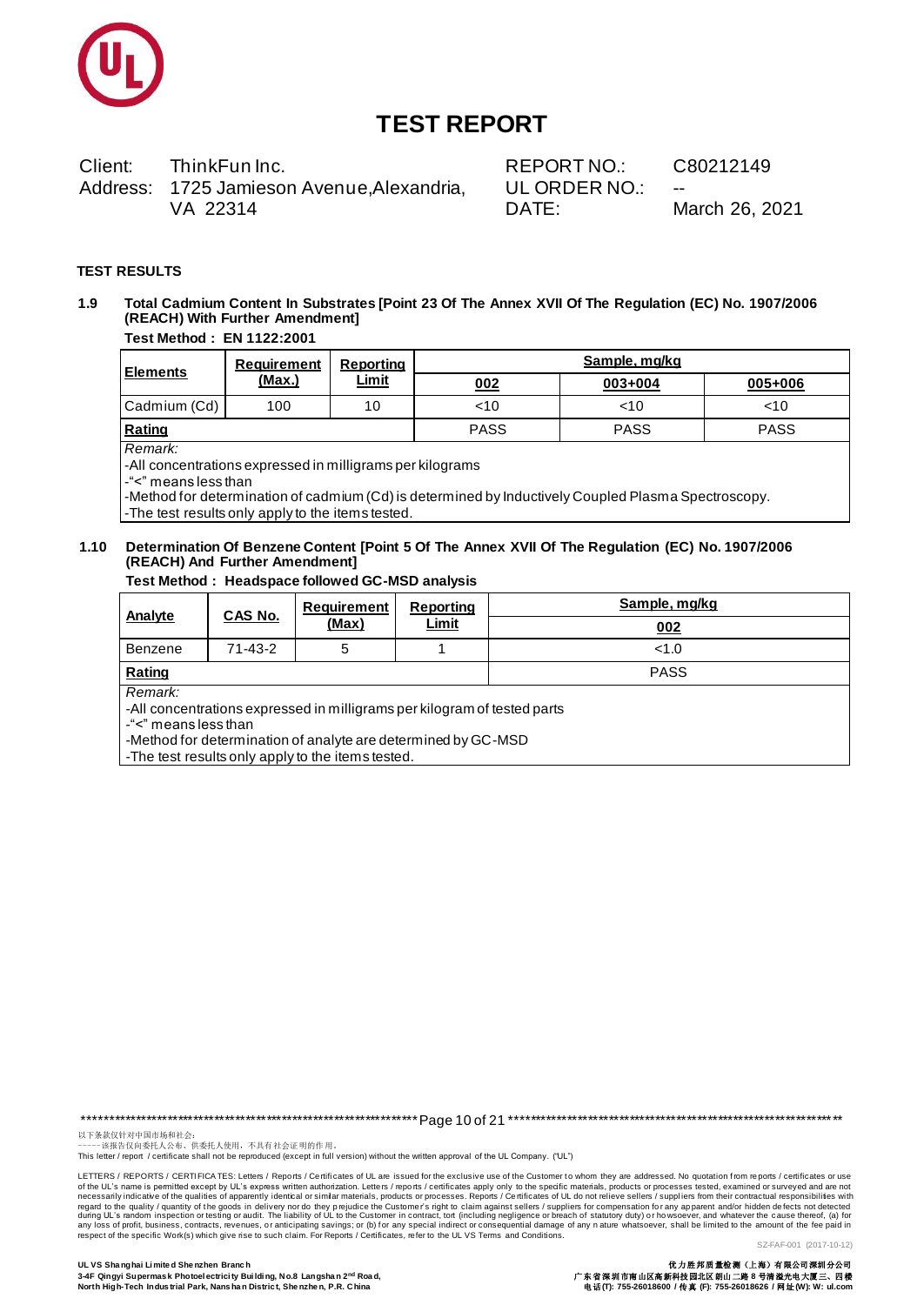

ThinkFun Inc. Client: Address: 1725 Jamieson Avenue, Alexandria, VA 22314

REPORT NO.: UL ORDER NO.: DATE:

C80212149

March 26, 2021

#### **TEST RESULTS**

Determination Of Polycyclic Aromatic Hydrocarbon [Point 50 Of The Annex XVII Of The Regulation (EC) No.  $1.11$ 1907/2006 (REACH) With Further Amendment] Test Method: AfPS GS 2019:01 PAK

| <b>Analyte</b>         | <b>CAS No.</b> | <b>Requirement</b> | <b>Reporting</b> | Sample, mg/kg |
|------------------------|----------------|--------------------|------------------|---------------|
|                        |                | (Max)              | Limit            | 002           |
| Benzo[a]pyrene         | $50-32-8$      | 0.5                | 0.1              | < 0.1         |
| Benzo[e]pyrene         | 192-97-2       | 0.5                | 0.1              | < 0.1         |
| Benzo[a]anthracene     | 56-55-3        | 0.5                | 0.1              | < 0.1         |
| Chrysene               | 218-01-9       | 0.5                | 0.1              | < 0.1         |
| Benzo[b]fluoranthene   | 205-99-2       | 0.5                | 0.1              | < 0.1         |
| Benzo[j]fluoranthene   | 205-82-3       | 0.5                | 0.1              | < 0.1         |
| Benzo[k]fluoranthene   | 207-08-9       | 0.5                | 0.1              | < 0.1         |
| Dibenzo[a,h]anthracene | 53-70-3        | 0.5                | 0.1              | < 0.1         |
| Rating                 |                |                    |                  | <b>PASS</b>   |

Remark:

-All concentrations expressed in milligrams per kilogram

-"<" means less than

-Method for determination of analyte are determined by GC-MSD

-The test results only apply to the items tested.

-Articles shall not be placed on the market for supply to the general public, if any of their rubber or plastic components that come into direct as well as prolonged or short-term repetitive contact with the human skin or the oral cavity, under normal or reasonably foreseeable conditions of use, contain more than 1 mg/kg (0,0001 % by weight of this component) of any of the listed PAHs

-Toys, including activity toys, and childcare articles, shall not be placed on the market, if any of their rubber or plastic components that come into direct as well as prolonged or short-term repetitive contact with the human skin or the oral cavity, under normal or reasonably foreseeable conditions of use, contain more than 0,5 mg/kg (0,00005 % by weight of this component) of any of the listed PAHs.

以下条款仅针对中国市场和社会:<br>-----该报告仅向委托人公布、供委托人使用, 不具有社会证明的作用。

This letter / report / certificate shall not be reproduced (except in full version) without the written approval of the UL Company. ("UL")

LETTERS / REPORTS / CERTIFICA TES: Letters / Reports / Certificates of UL are issued for the exclusive use of the Customer to whom they are addressed. No quotation from reports / certificates or use of the UL's name is permitted except by UL's express written authorization. Letters / reports / certificates apply only to the specific materials, products or processes tested, examined or surveyed and are not necessarily regard to the quality / quantity of the goods in delivery nor do they prejudice the Customer's right to claim against sellers / suppliers for compensation for any apparent and/or hidden defects not detected during UL's ran SZ-FAF-001 (2017-10-12)

电话(T): 755-26018600 / 传真 (F): 755-26018626 / 网址(W): W: ul.com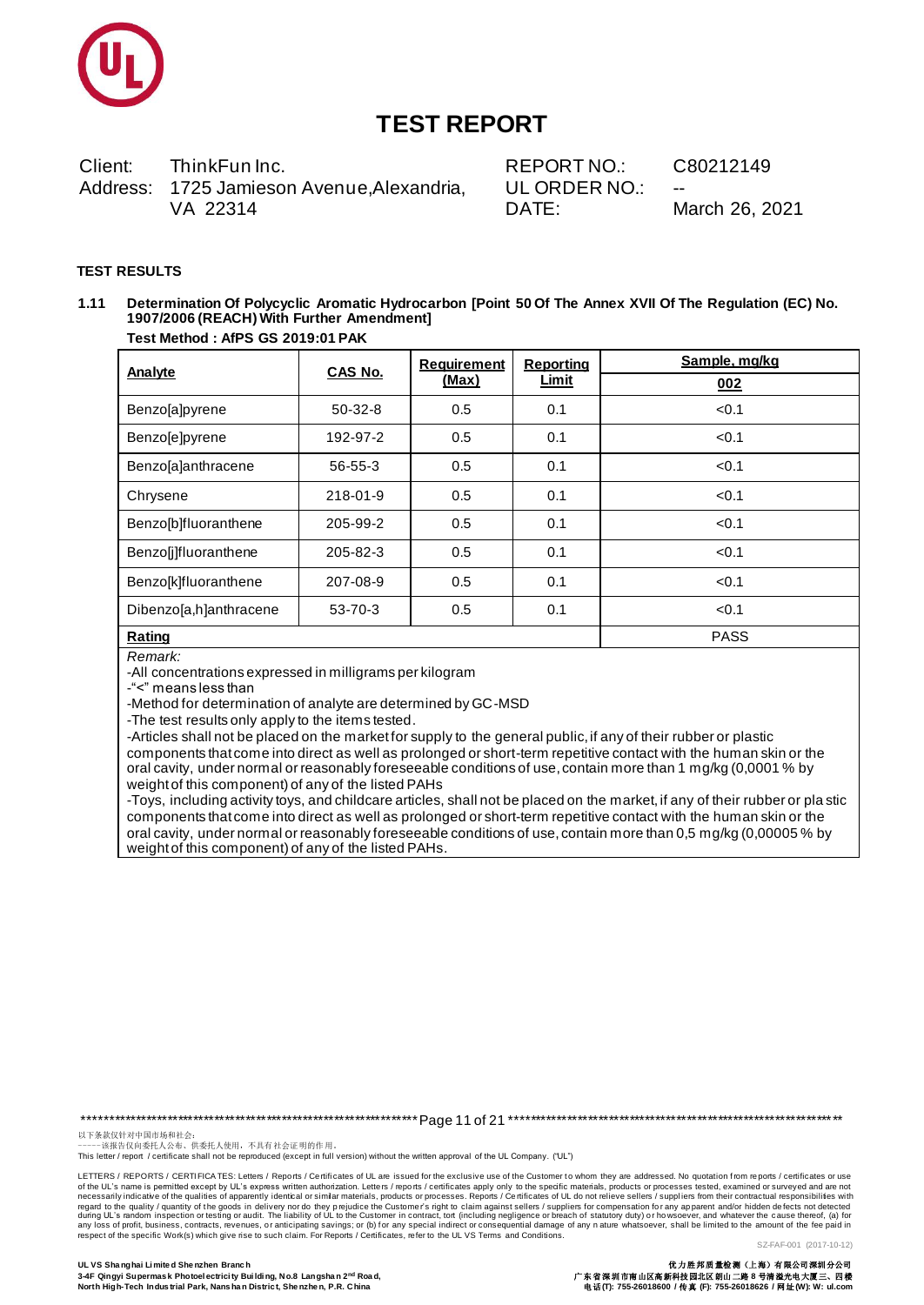

Client: ThinkFun Inc. REPORT NO.: C80212149 Address: 1725 Jamieson Avenue, Alexandria, UL ORDER NO.: VA 22314 DATE: March 26, 2021

#### **TEST RESULTS**

### 1.12 Determination of Polycyclic Aromatic Hydrocarbon In Category I [AfPS GS 2019:01 PAK] Test Method: AfPS GS 2019:01 PAK

| <b>Analyte</b>        | <b>CAS No.</b> | Requirement | <b>Reporting</b> | Sample, mg/kg |
|-----------------------|----------------|-------------|------------------|---------------|
|                       |                | (Max)       | <b>Limit</b>     | 002           |
| Naphthalene           | $91 - 20 - 3$  | 1           | 0.1              | 0.28          |
| Phenanthrene          | $85 - 01 - 8$  |             | 0.1              | < 0.1         |
| Anthracene            | 120-12-7       | 1           | 0.1              | < 0.1         |
| Fluoranthene          | 206-44-0       |             | 0.1              | < 0.1         |
| Pyrene                | 129-00-0       |             | 0.1              | < 0.1         |
| Benzo(a)anthracene    | 56-55-3        | 0.2         | 0.1              | < 0.1         |
| Chrysene              | 218-01-9       | 0.2         | 0.1              | < 0.1         |
| Benzo(b) fluoranthene | 205-99-2       | 0.2         | 0.1              | < 0.1         |
| Benzo(k)fluoranthene  | 207-08-9       | 0.2         | 0.1              | < 0.1         |
| Benzo(a)pyrene        | 50-32-8        | 0.2         | 0.1              | < 0.1         |
| Dibenzo(ah)anthracene | 53-70-3        | 0.2         | 0.1              | < 0.1         |
| Benzo(ghi)perylene    | 191-24-2       | 0.2         | 0.1              | < 0.1         |
| Indeno(123-cd)pyrene  | 193-39-5       | 0.2         | 0.1              | < 0.1         |
| Benzo(e)pyrene        | 192-97-2       | 0.2         | 0.1              | < 0.1         |
| Benzo(j)fluoranthene  | 205-82-3       | 0.2         | 0.1              | < 0.1         |
| <b>SUM</b>            |                | 1           | 0.1              | 0.28          |
| <b>Rating</b>         |                |             |                  | <b>PASS</b>   |

### Remark:

-All concentrations expressed in milligrams per kilogram

-"<" means less than

-Method for determination of analyte are determined by GC-MSD

-The test results only apply to the items tested.

-Category 1: Materials intended to be placed in the mouth, or materials in toys according to Directive 2009/48/EC or materials in articles for the use by children up to 3 years of age coming into long-term contact with skin (more than 30 seconds) during the intended use;

-Category II: Materials not covered by category 1, coming into long-term contact (more than 30 seconds) or shortterm repetitive contact with skin during the intended or foreseeable use;

-Category III: Materials not covered by category 1 nor by category 2, coming into short-term contact (up to 30 seconds) with skin during the intended or foreseeable use.

以下条款仅针对中国市场和社会:<br>-----该报告仅向委托人公布、供委托人使用, 不具有社会证明的作用。

This letter / report / certificate shall not be reproduced (except in full version) without the written approval of the UL Company. ("UL")

LETTERS / REPORTS / CERTIFICA TES: Letters / Reports / Certificates of UL are issued for the exclusive use of the Customer to whom they are addressed. No quotation from reports / certificates or use of the UL's name is permitted except by UL's express written authorization. Letters / reports / certificates apply only to the specific materials, products or processes tested, examined or surveyed and are not necessarily regard to the quality / quantity of the goods in delivery nor do they prejudice the Customer's right to claim against sellers / suppliers for compensation for any apparent and/or hidden defects not detected during UL's ran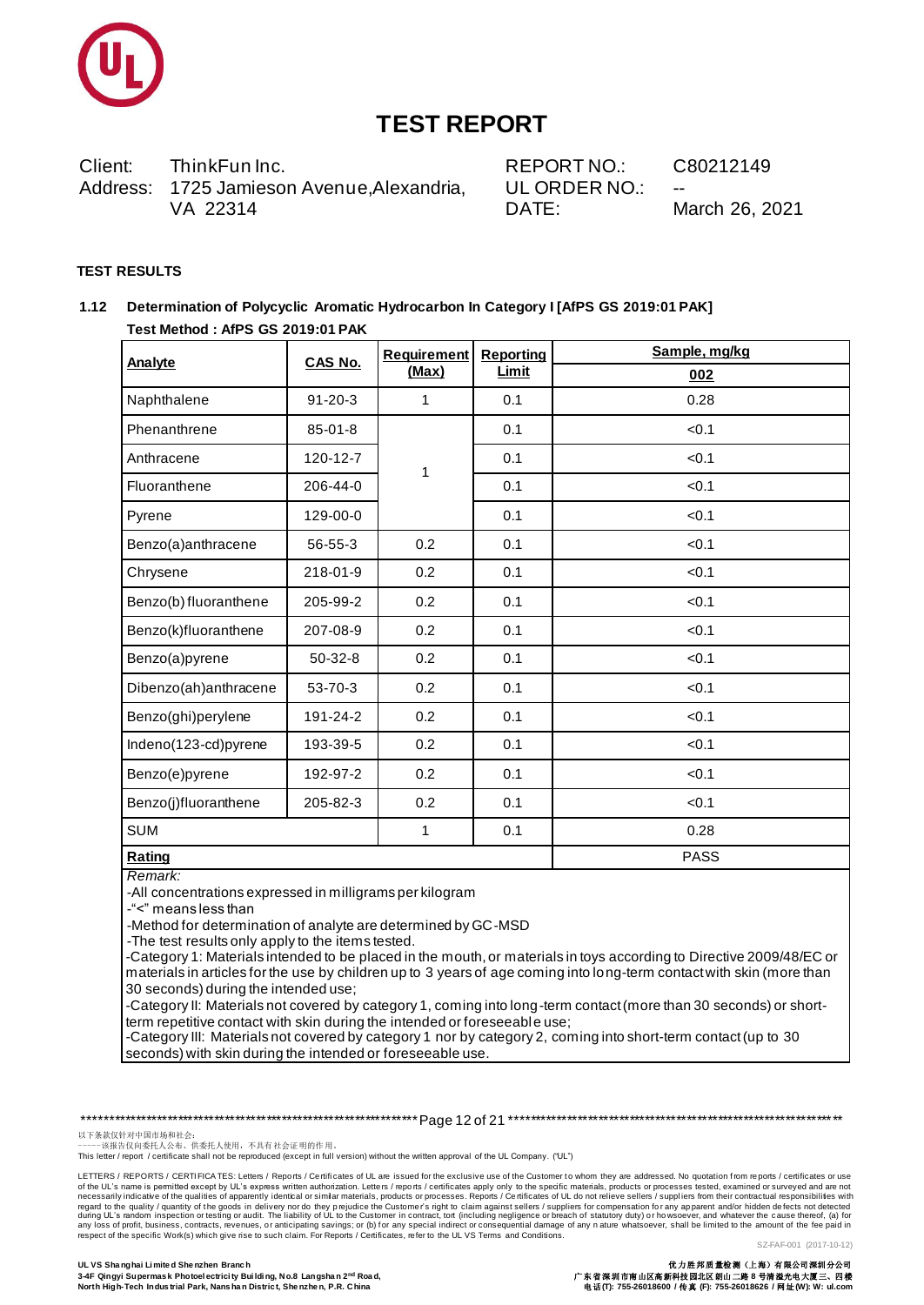

ThinkFun Inc. Client: Address: 1725 Jamieson Avenue, Alexandria, VA 22314

REPORT NO.: UL ORDER NO.: DATE:

C80212149

March 26, 2021

#### **TEST RESULTS**

### 1.13 Determination of Organotin Compounds [Point 20 of The Annex XVII of The Regulation (EC) No. 1907/2006 (REACH) With Further Amendment]

#### **Test Method : In-house method**

| Analyte            | Requirement | Reporting    | Sample, mg/kg |             |  |
|--------------------|-------------|--------------|---------------|-------------|--|
|                    | (Max.)      | <u>Limit</u> | 003+004       | 005+006     |  |
| Tributyltin (TBT)  | 1000        | 250          | < 250         | < 250       |  |
| Triphenyltin (TPT) | 1000        | 250          | < 250         | < 250       |  |
| Dibutyltin (DBT)   | 1000        | 250          | < 250         | < 250       |  |
| Dioctyltin (DOT)   | 1000        | 250          | < 250         | < 250       |  |
| Rating             |             |              | <b>PASS</b>   | <b>PASS</b> |  |

Remark<sup>.</sup>

-All concentrations expressed in milligrams per kilogram of Tested Parts

-"<" means less than

-Method for determination of Organotin are determined by GC-MSD

-Screening Test is proceed to determine the total tin content. Confirmation test should be proceed if tin content exceed 250 mg/kg

-The test results only apply to the items tested.

#### 1.14 Total Mercury Content [SOR/2014-254 Products Containing Mercury Regulations]

#### Test Method : In-house method

| <b>Elements</b> | Requirement | <b>Reporting</b><br><u>Limit</u> | Sample, mg/kg |             |             |             |
|-----------------|-------------|----------------------------------|---------------|-------------|-------------|-------------|
|                 | (Max.)      |                                  | 002           | 003+004     | 005+006     | 007         |
| Mercury (Hg)    | 1000        | 10                               | < 10          | < 10        | < 10        | < 10        |
| Rating          |             |                                  | <b>PASS</b>   | <b>PASS</b> | <b>PASS</b> | <b>PASS</b> |

| <b>Elements</b>          | Requirement | Reporting    | Sample, mg/kg |  |
|--------------------------|-------------|--------------|---------------|--|
|                          | (Max.)      | <u>Limit</u> | 008           |  |
| Mercury (Hg)             | 1000        | 10           | $~<$ 10       |  |
| Rating                   |             |              | <b>PASS</b>   |  |
| $\overline{\phantom{0}}$ |             |              |               |  |

Remark:

-All concentrations expressed in milligrams per kilograms

-"<" means less than

-Method for determination of Mercury (Hg) is determined by Inductively Coupled Plasma Mass Spectrometry. -a product, other than a battery, that has a mercury concentration of 0.1% or less by weight in homogeneous materials;

-The test results only apply to the items tested.

以下条款仅针对中国市场和社会:<br>-----该报告仅向委托人公布、供委托人使用, 不具有社会证明的作用。

This letter / report / certificate shall not be reproduced (except in full version) without the written approval of the UL Company. ("UL")

LETTERS / REPORTS / CERTIFICA TES: Letters / Reports / Certificates of UL are issued for the exclusive use of the Customer to whom they are addressed. No quotation from reports / certificates or use of the UL's name is permitted except by UL's express written authorization. Letters / reports / certificates apply only to the specific materials, products or processes tested, examined or surveyed and are not necessarily regard to the quality / quantity of the goods in delivery nor do they prejudice the Customer's right to claim against sellers / suppliers for compensation for any apparent and/or hidden defects not detected during UL's ran SZ-FAF-001 (2017-10-12)

电话(T): 755-26018600 / 传真 (F): 755-26018626 / 网址(W): W: ul.com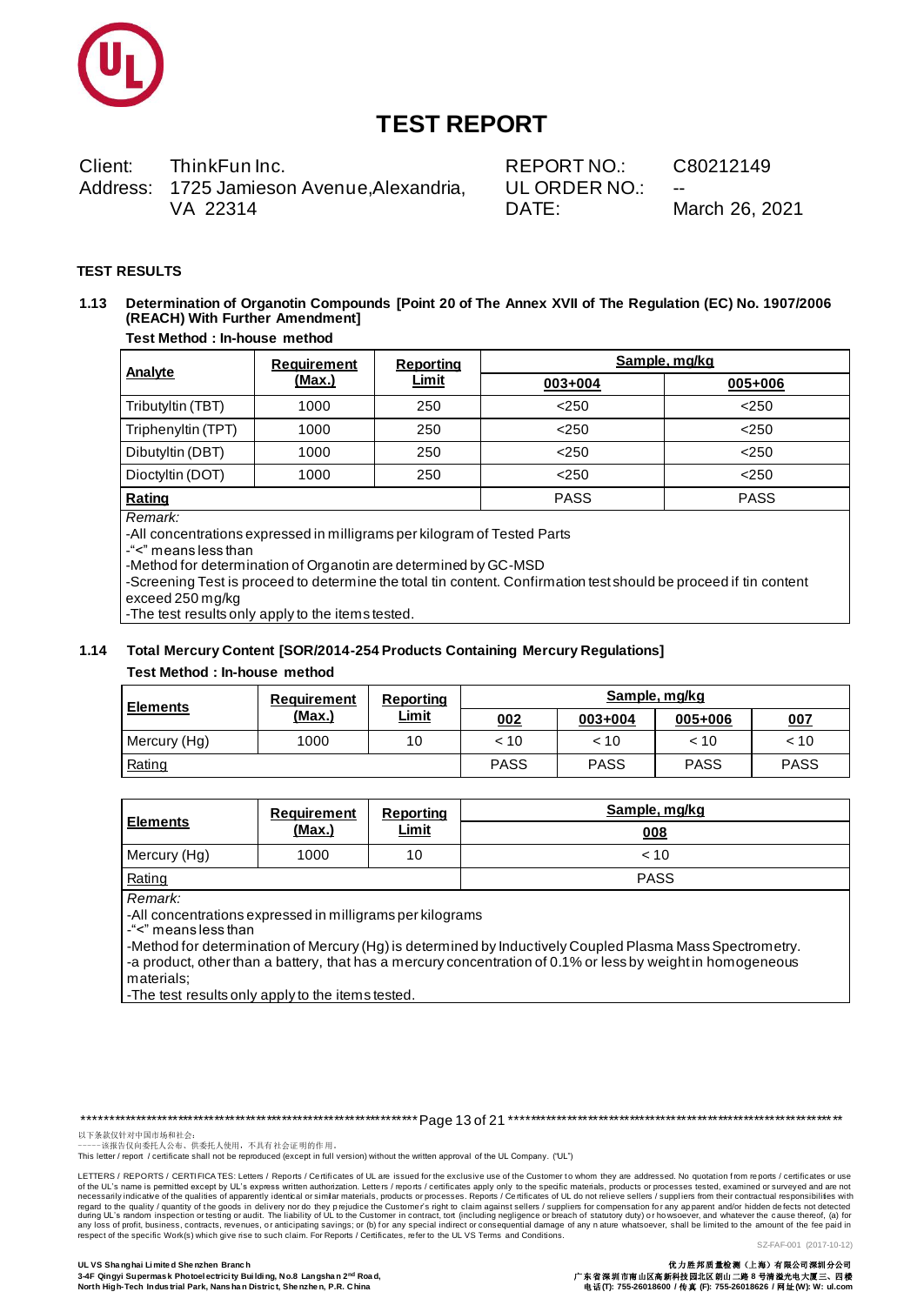

Client: ThinkFun Inc. Address: 1725 Jamieson Avenue, Alexandria, VA 22314

REPORT NO.: UL ORDER NO.: DATE:

C80212149

March 26, 2021

#### **TEST RESULTS**

Total Lead Content Test In Substrates [EU 2015/628 Amending Point 63 Of The Annex XVII Regulation (EC)  $1.15$ No. 1907.2006 (REACH)]

#### Test Method : In-house method

| <b>Elements</b>                                                                                                                                                                                                                                                                                                                                                     | <b>Requirement</b> | Reporting<br>Limit | Sample, mg/kg |         |         |  |  |
|---------------------------------------------------------------------------------------------------------------------------------------------------------------------------------------------------------------------------------------------------------------------------------------------------------------------------------------------------------------------|--------------------|--------------------|---------------|---------|---------|--|--|
|                                                                                                                                                                                                                                                                                                                                                                     | (Max.)             |                    | 002           | 003+004 | 005+006 |  |  |
| Lead                                                                                                                                                                                                                                                                                                                                                                | 500                | 10                 | $<$ 10        | $<$ 10  | $<$ 10  |  |  |
| Rating<br><b>PASS</b><br><b>PASS</b>                                                                                                                                                                                                                                                                                                                                |                    |                    |               |         |         |  |  |
| Remark:<br>-All concentrations expressed in milligrams per kilogram of Tested Parts<br>-"<" means less than<br>-Method for determination of lead is determined by ICP-OES<br>-The test results only apply to the items tested.<br>-Total Lead content exceed 500mg/kg need to perform the leaching test to verify the lead migration exceed 0,05<br>ug/cm2 per hour |                    |                    |               |         |         |  |  |

以下条款仅针对中国市场和社会。<br>------该报告仅向委托人公布、供委托人使用,不具有社会证明的作用。<br>This letter / report / certificate shall not be reproduced (except in full version) without the written approval of the UL Company. ("UL")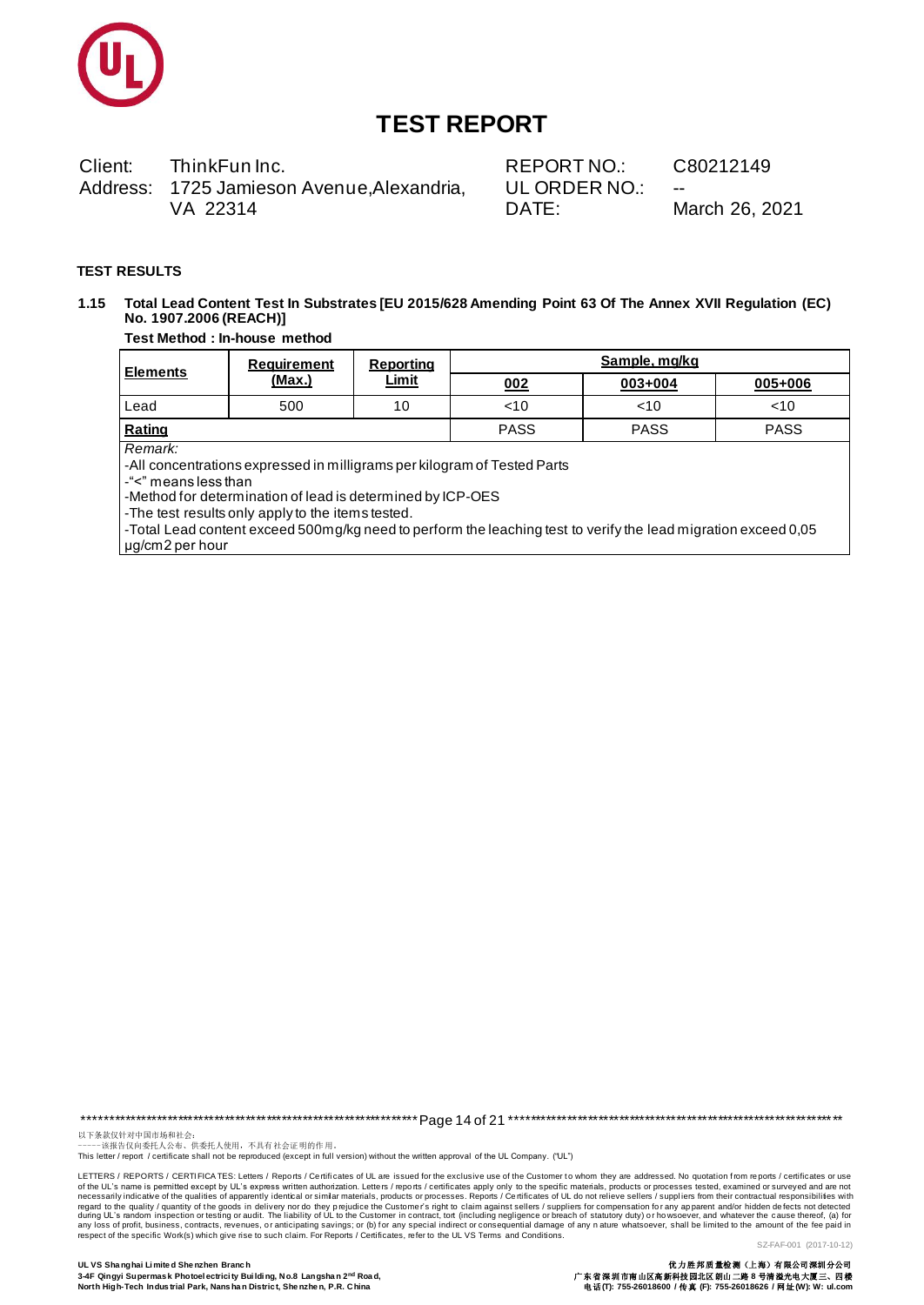

Client: ThinkFun Inc. Address: 1725 Jamieson Avenue, Alexandria, VA 22314

REPORT NO.: UL ORDER NO.: DATE:

C80212149

March 26, 2021

#### **TEST RESULTS**

Migration Of Certain Elements [EN71-3: 2019 under Toy Safety Directive 2009/48/EC and Amendment (EU)  $1.16$ 2019/1922]

|                                                            |           | <b>Requirements</b>                                 | Sample, mg/kg |             |             |                          |  |
|------------------------------------------------------------|-----------|-----------------------------------------------------|---------------|-------------|-------------|--------------------------|--|
| Soluble<br><b>Elements</b>                                 | CAS No.   | Category III,<br>mg/kg<br>(Scraped-off<br>material) | 002           | 003         | 004         | 005                      |  |
| Sample weight between (0.01g) 10 mg and (0.1g)<br>$100$ mg |           |                                                     | $-$           | $-$         | --          | $\overline{\phantom{a}}$ |  |
| Aluminum                                                   | 7429-90-5 | 28,130                                              | 57.5          | < 50.0      | < 50.0      | < 50.0                   |  |
| Antimony                                                   | 7440-36-0 | 560                                                 | < 5.0         | < 5.0       | < 5.0       | < 5.0                    |  |
| Arsenic                                                    | 7440-38-2 | 47                                                  | 2.5           | 2.5         | 2.5         | 2.5                      |  |
| Barium                                                     | 7440-39-3 | 18,750                                              | < 5.0         | < 5.0       | < 5.0       | < 5.0                    |  |
| Boron                                                      | 7440-42-8 | 15,000                                              | < 50.0        | < 50.0      | < 50.0      | < 50.0                   |  |
| Cadmium                                                    | 7440-43-9 | 17                                                  | < 5.0         | < 5.0       | < 5.0       | < 5.0                    |  |
| Chromium $(2)$                                             | 7440-47-3 | ---                                                 | < 0.05        | < 0.05      | < 0.05      | < 0.05                   |  |
| (Chromium III)                                             |           | 460                                                 | < 0.05        | < 0.05      | < 0.05      | < 0.05                   |  |
| (Chromium VI)                                              |           | 0.053                                               | < 0.05        | < 0.05      | < 0.05      | < 0.05                   |  |
| Cobalt                                                     | 7440-48-4 | 130                                                 | < 5.0         | < 5.0       | < 5.0       | < 5.0                    |  |
| Copper                                                     | 7440-50-8 | 7,700                                               | < 50.0        | < 50.0      | < 50.0      | < 50.0                   |  |
| Lead                                                       | 7439-92-1 | 23                                                  | < 5.0         | < 5.0       | < 5.0       | < 5.0                    |  |
| Manganese                                                  | 7439-96-5 | 15,000                                              | 7.5           | 6.0         | 7.0         | 16.0                     |  |
| Mercury                                                    | 7439-97-6 | 94                                                  | < 5.0         | < 5.0       | < 5.0       | < 5.0                    |  |
| Nickel                                                     | 7440-02-0 | 930                                                 | < 5.0         | < 5.0       | < 5.0       | < 5.0                    |  |
| Selenium                                                   | 7782-49-2 | 460                                                 | < 5.0         | < 5.0       | < 5.0       | < 5.0                    |  |
| Strontium                                                  | 7440-24-6 | 56,000                                              | 35.5          | 32.0        | 36.5        | 54.0                     |  |
| Tin                                                        | 7440-31-5 | 180,000                                             | <4.0          | <4.0        | < 4.0       | <4.0                     |  |
| Organic Tin <sup>(3)</sup>                                 | Various   | 12                                                  | < 12.0        | < 12.0      | < 12.0      | < 12.0                   |  |
| Zinc                                                       | 7440-66-6 | 46,000                                              | < 50.0        | < 50.0      | < 50.0      | < 50.0                   |  |
|                                                            | Rating    |                                                     | <b>PASS</b>   | <b>PASS</b> | <b>PASS</b> | <b>PASS</b>              |  |

以下条款仅针对中国市场和社会:<br>------该报告仅向委托人公布、供委托人使用,不具有社会证明的作用。<br>This letter / report / certificate shall not be reproduced (except in full version) without the written approval of the UL Company. ("UL")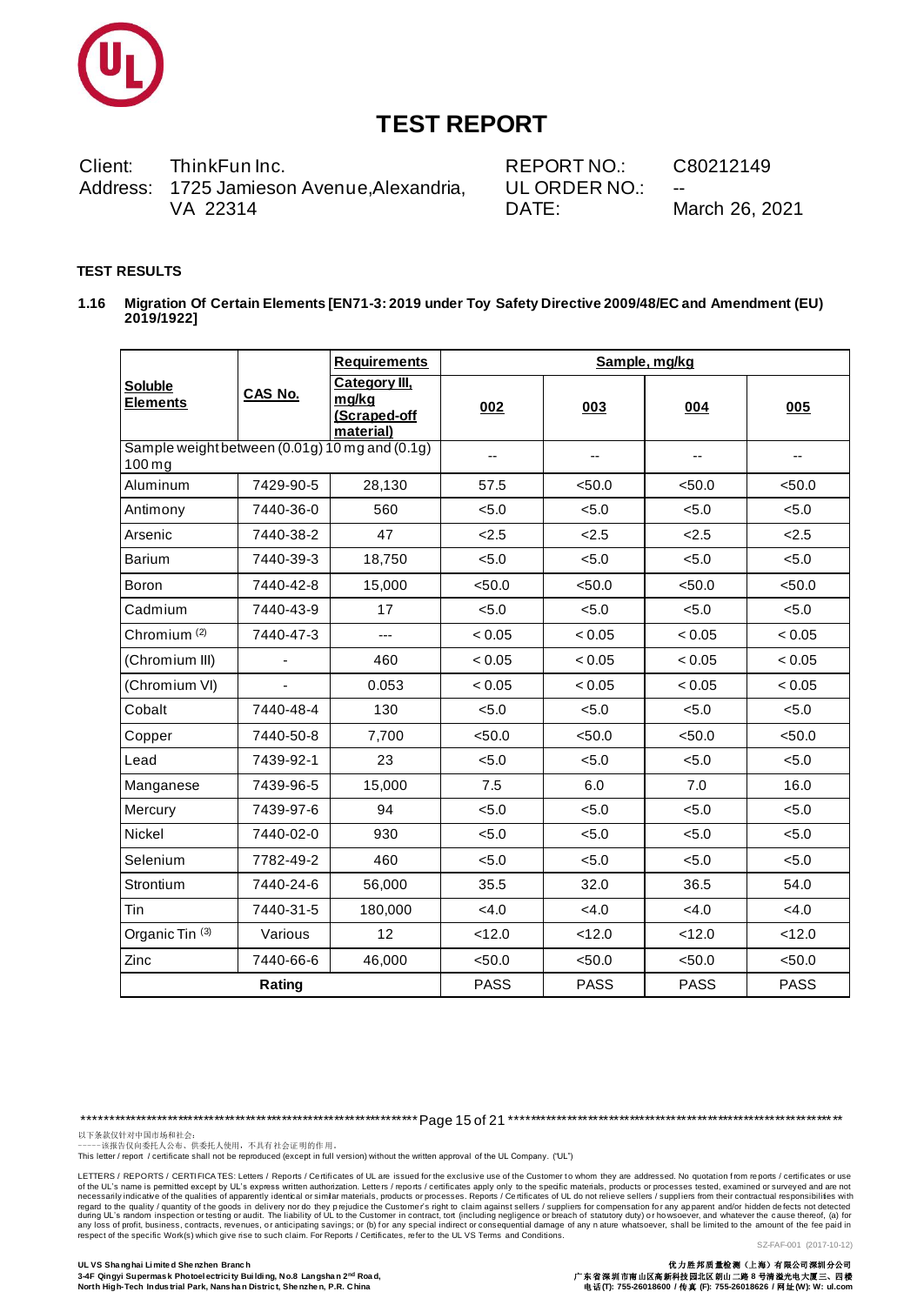

Client: ThinkFun Inc. Address: 1725 Jamieson Avenue, Alexandria, VA 22314

REPORT NO.: UL ORDER NO.: DATE:

C80212149

March 26, 2021

### **TEST RESULTS**

|                                                                                    |           | <b>Requirements</b>                                 | Sample, mg/kg |             |  |  |
|------------------------------------------------------------------------------------|-----------|-----------------------------------------------------|---------------|-------------|--|--|
| <b>Soluble</b><br><b>Elements</b>                                                  | CAS No.   | Category III,<br>mg/kg<br>(Scraped-off<br>material) | 006           | 007         |  |  |
| Sample weight between (0.01g) 10 mg and (0.1g)<br>$100$ mg                         |           |                                                     | --            | --          |  |  |
| Aluminum                                                                           | 7429-90-5 | 28,130                                              | 55.0          | 175.0       |  |  |
| Antimony                                                                           | 7440-36-0 | 560                                                 | < 5.0         | < 5.0       |  |  |
| Arsenic                                                                            | 7440-38-2 | 47                                                  | 2.5           | 2.5         |  |  |
| Barium                                                                             | 7440-39-3 | 18,750                                              | < 5.0         | < 5.0       |  |  |
| Boron                                                                              | 7440-42-8 | 15,000                                              | < 50.0        | < 50.0      |  |  |
| Cadmium                                                                            | 7440-43-9 | 17                                                  | < 5.0         | < 5.0       |  |  |
| Chromium <sup>(2)</sup>                                                            | 7440-47-3 | $\overline{a}$                                      | < 0.05        | < 0.05      |  |  |
| (Chromium III)                                                                     | ÷,        | 460                                                 | < 0.05        | < 0.05      |  |  |
| (Chromium VI)                                                                      |           | 0.053                                               | < 0.05        | < 0.05      |  |  |
| Cobalt                                                                             | 7440-48-4 | 130                                                 | < 5.0         | < 5.0       |  |  |
| Copper                                                                             | 7440-50-8 | 7,700                                               | < 50.0        | < 50.0      |  |  |
| Lead                                                                               | 7439-92-1 | 23                                                  | < 5.0         | < 5.0       |  |  |
| Manganese                                                                          | 7439-96-5 | 15,000                                              | 15.0          | 12.0        |  |  |
| Mercury                                                                            | 7439-97-6 | 94                                                  | < 5.0         | < 5.0       |  |  |
| Nickel                                                                             | 7440-02-0 | 930                                                 | < 5.0         | < 5.0       |  |  |
| Selenium                                                                           | 7782-49-2 | 460                                                 | < 5.0         | < 5.0       |  |  |
| Strontium                                                                          | 7440-24-6 | 56,000                                              | 29.0          | 46.0        |  |  |
| Tin                                                                                | 7440-31-5 | 180,000                                             | <4.0          | <4.0        |  |  |
| Organic Tin <sup>(3)</sup>                                                         | Various   | 12                                                  | < 12.0        | < 12.0      |  |  |
| Zinc                                                                               | 7440-66-6 | 46,000                                              | < 50.0        | < 50.0      |  |  |
| Rating                                                                             |           |                                                     | <b>PASS</b>   | <b>PASS</b> |  |  |
| <" means less than ;">" means greater than ; "mg/kg" means milligrams per kilogram |           |                                                     |               |             |  |  |

以下条款仅针对中国市场和社会:<br>------该报告仅向委托人公布、供委托人使用,不具有社会证明的作用。<br>This letter / report / certificate shall not be reproduced (except in full version) without the written approval of the UL Company. ("UL")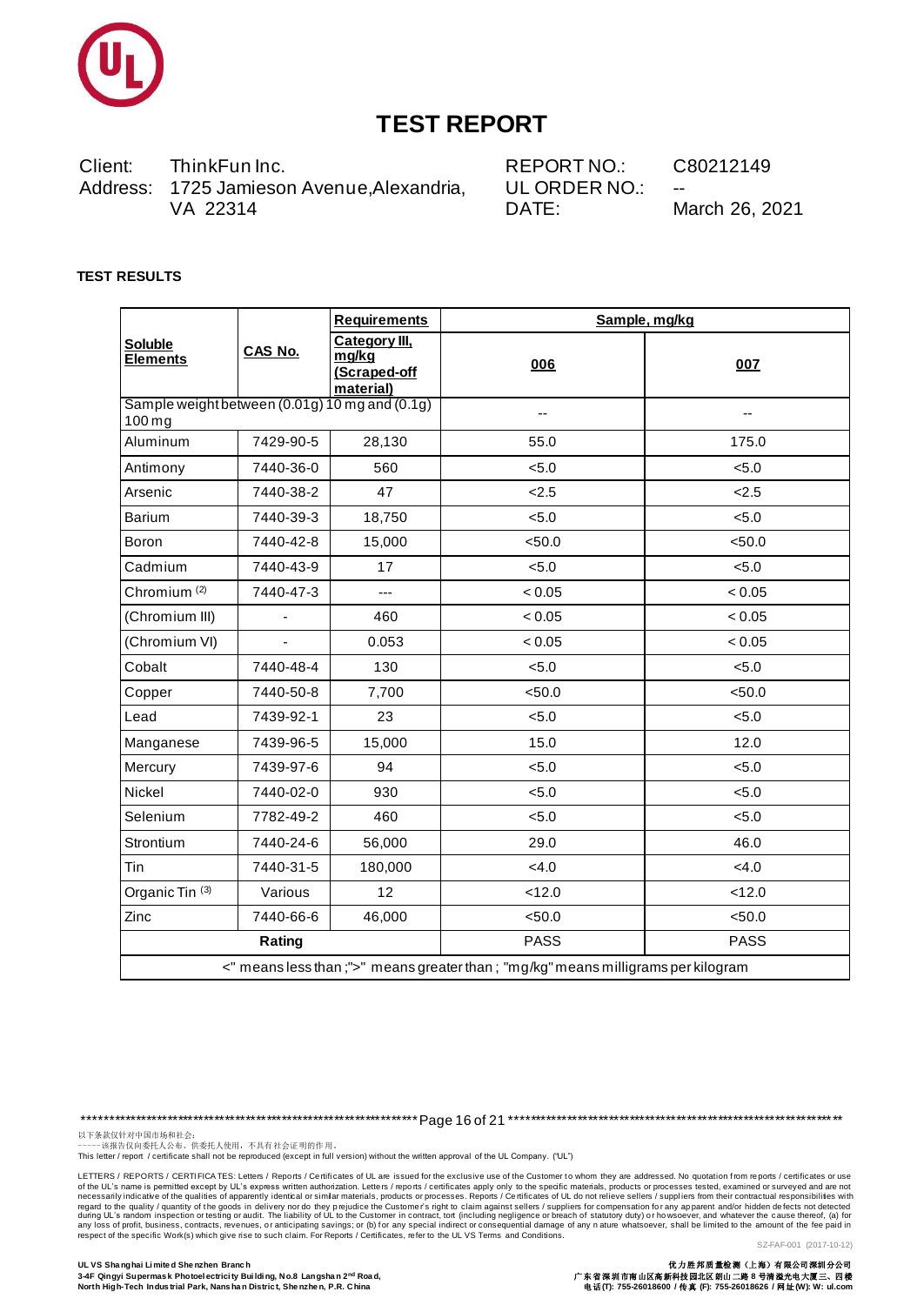

Client: ThinkFun Inc. Address: 1725 Jamieson Avenue, Alexandria, VA 22314

REPORT NO.: UL ORDER NO.: DATE:

C80212149

March 26, 2021

### **TEST RESULTS**

Remarks:

1. Soluble migrated elements are determined by ICP-MS (Induced Couple Plasma Mass Spectrometry)

2. If the chromium content of the tested sample does not exceed 0.05 mg/kg, it is deemed to comply on the respective migration requirements of chromium III and/or chromium VI under 2009/48/EC. Otherwise, the compliance on the migration requirements of the individual chromium III and/or chromium VI are confirmed by LC-ICP-MS technique.

# denotes: The chromium VI content is determined by LC-ICP-MS

3. If the soluble tin content of the tested sample projected by the tin content does not exceed 4.0 mg/kg, it is deemed to comply on the respective migration requirement of Organic Tin under 2009/48/EC. Otherwise, the compliance on the migration requirement of Organic Tin is confirmed by GC-MS analysis.

## denotes: The Organic Tin content is determined by GC-MS.

4. \*\*Sample weightless than 10 mg is not required to test soluble elements according to EN71-3: 2019

5. Any deviation from the standard method was specified as follow:

6. The test results only apply to the items tested

以下条款仅针对中国市场和社会:<br>-----该报告仅向委托人公布、供委托人使用, 不具有社会证明的作用。

This letter / report / certificate shall not be reproduced (except in full version) without the written approval of the UL Company. ("UL")

LETTERS / REPORTS / CERTIFICA TES: Letters / Reports / Certificates of UL are issued for the exclusive use of the Customer to whom they are addressed. No quotation from reports / certificates or use of the UL's name is permitted except by UL's express written authorization. Letters / reports / certificates apply only to the specific materials, products or processes tested, examined or surveyed and are not necessarily regard to the quality / quantity of the goods in delivery nor do they prejudice the Customer's right to claim against sellers / suppliers for compensation for any apparent and/or hidden defects not detected during UL's ran SZ-FAF-001 (2017-10-12)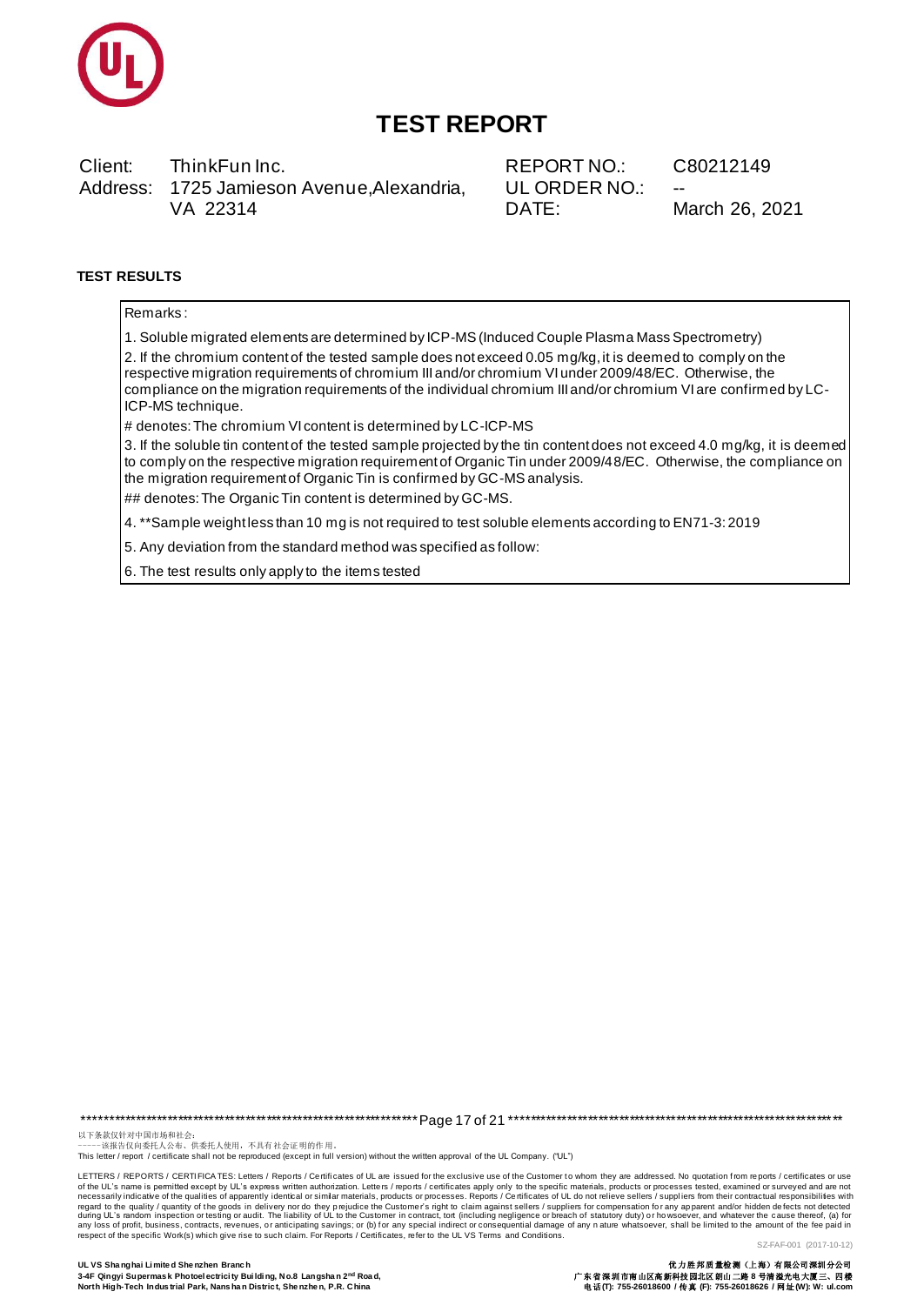

Client: ThinkFun Inc. Address: 1725 Jamieson Avenue, Alexandria, VA 22314

REPORT NO.: UL ORDER NO.: DATE:

C80212149

March 26, 2021

#### **TEST RESULTS**

#### 1.17 Migration Of Certain Elements [BS EN 71-3: 2019]

|                                                            | CAS No.   | <b>Requirements</b>                                 |             | Sample, mg/kg |             |             |
|------------------------------------------------------------|-----------|-----------------------------------------------------|-------------|---------------|-------------|-------------|
| Soluble<br><b>Elements</b>                                 |           | Category III,<br>mg/kg<br>(Scraped-off<br>material) | 002         | 003           | 004         | 005         |
| Sample weight between (0.01g) 10 mg and (0.1g)<br>$100$ mg |           |                                                     | --          | --            | --          | ۰.          |
| Aluminum                                                   | 7429-90-5 | 28,130                                              | 57.5        | < 50.0        | < 50.0      | < 50.0      |
| Antimony                                                   | 7440-36-0 | 560                                                 | < 5.0       | < 5.0         | < 5.0       | < 5.0       |
| Arsenic                                                    | 7440-38-2 | 47                                                  | 2.5         | 2.5           | 2.5         | 2.5         |
| Barium                                                     | 7440-39-3 | 18,750                                              | < 5.0       | < 5.0         | < 5.0       | < 5.0       |
| Boron                                                      | 7440-42-8 | 15,000                                              | < 50.0      | < 50.0        | < 50.0      | < 50.0      |
| Cadmium                                                    | 7440-43-9 | 17                                                  | < 5.0       | < 5.0         | < 5.0       | < 5.0       |
| Chromium <sup>(2)</sup>                                    | 7440-47-3 | ---                                                 | < 0.05      | < 0.05        | < 0.05      | < 0.05      |
| (Chromium III)                                             |           | 460                                                 | < 0.05      | < 0.05        | < 0.05      | < 0.05      |
| (Chromium VI)                                              |           | 0.053                                               | < 0.05      | < 0.05        | < 0.05      | < 0.05      |
| Cobalt                                                     | 7440-48-4 | 130                                                 | < 5.0       | < 5.0         | < 5.0       | < 5.0       |
| Copper                                                     | 7440-50-8 | 7,700                                               | < 50.0      | < 50.0        | < 50.0      | < 50.0      |
| Lead                                                       | 7439-92-1 | 23                                                  | < 5.0       | < 5.0         | < 5.0       | < 5.0       |
| Manganese                                                  | 7439-96-5 | 15,000                                              | 7.5         | 6.0           | 7.0         | 16.0        |
| Mercury                                                    | 7439-97-6 | 94                                                  | < 5.0       | < 5.0         | < 5.0       | < 5.0       |
| Nickel                                                     | 7440-02-0 | 930                                                 | < 5.0       | < 5.0         | < 5.0       | < 5.0       |
| Selenium                                                   | 7782-49-2 | 460                                                 | < 5.0       | < 5.0         | < 5.0       | < 5.0       |
| <b>Strontium</b>                                           | 7440-24-6 | 56,000                                              | 35.5        | 32.0          | 36.5        | 54.0        |
| Tin                                                        | 7440-31-5 | 180,000                                             | <4.0        | <4.0          | <4.0        | <4.0        |
| Organic Tin <sup>(3)</sup>                                 | Various   | 12                                                  | < 12.0      | < 12.0        | < 12.0      | < 12.0      |
| Zinc                                                       | 7440-66-6 | 46,000                                              | < 50.0      | < 50.0        | < 50.0      | < 50.0      |
|                                                            | Rating    |                                                     | <b>PASS</b> | <b>PASS</b>   | <b>PASS</b> | <b>PASS</b> |

以下条款仅针对中国市场和社会:<br>------该报告仅向委托人公布、供委托人使用,不具有社会证明的作用。<br>This letter / report / certificate shall not be reproduced (except in full version) without the written approval of the UL Company. ("UL")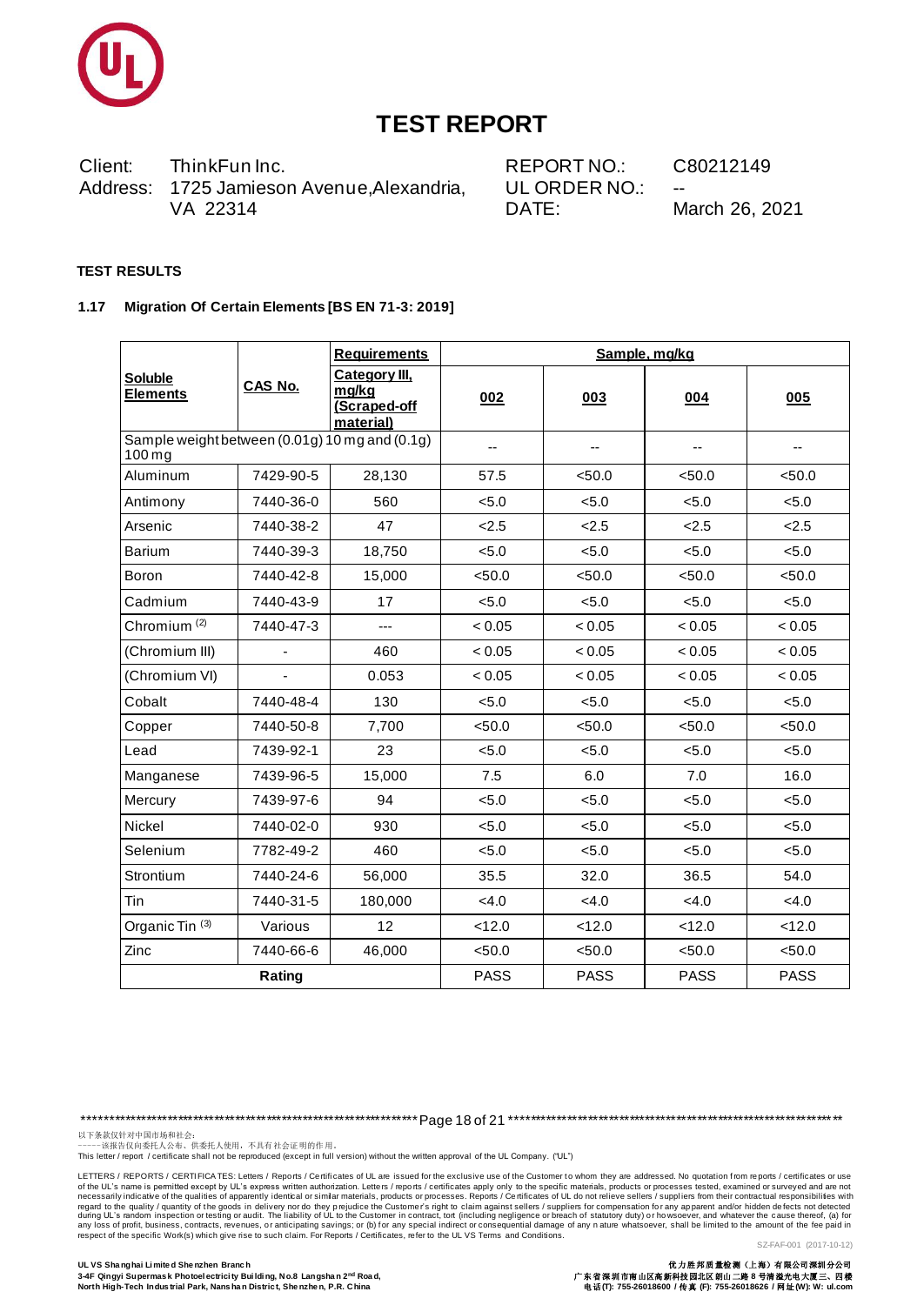

Client: ThinkFun Inc. Address: 1725 Jamieson Avenue, Alexandria, VA 22314

REPORT NO.: UL ORDER NO.: DATE:

C80212149

March 26, 2021

### **TEST RESULTS**

|                                                                                    |           | <b>Requirements</b>                                 | Sample, mg/kg |             |  |  |
|------------------------------------------------------------------------------------|-----------|-----------------------------------------------------|---------------|-------------|--|--|
| <b>Soluble</b><br><b>Elements</b>                                                  | CAS No.   | Category III,<br>mg/kg<br>(Scraped-off<br>material) | 006           | 007         |  |  |
| Sample weight between (0.01g) 10 mg and (0.1g)<br>$100$ mg                         |           |                                                     | --            | --          |  |  |
| Aluminum                                                                           | 7429-90-5 | 28,130                                              | 55.0          | 175.0       |  |  |
| Antimony                                                                           | 7440-36-0 | 560                                                 | < 5.0         | < 5.0       |  |  |
| Arsenic                                                                            | 7440-38-2 | 47                                                  | 2.5           | 2.5         |  |  |
| Barium                                                                             | 7440-39-3 | 18,750                                              | < 5.0         | < 5.0       |  |  |
| Boron                                                                              | 7440-42-8 | 15,000                                              | < 50.0        | < 50.0      |  |  |
| Cadmium                                                                            | 7440-43-9 | 17                                                  | < 5.0         | < 5.0       |  |  |
| Chromium <sup>(2)</sup>                                                            | 7440-47-3 | $\overline{a}$                                      | < 0.05        | < 0.05      |  |  |
| (Chromium III)                                                                     | ÷,        | 460                                                 | < 0.05        | < 0.05      |  |  |
| (Chromium VI)                                                                      |           | 0.053                                               | < 0.05        | < 0.05      |  |  |
| Cobalt                                                                             | 7440-48-4 | 130                                                 | < 5.0         | < 5.0       |  |  |
| Copper                                                                             | 7440-50-8 | 7,700                                               | < 50.0        | < 50.0      |  |  |
| Lead                                                                               | 7439-92-1 | 23                                                  | < 5.0         | < 5.0       |  |  |
| Manganese                                                                          | 7439-96-5 | 15,000                                              | 15.0          | 12.0        |  |  |
| Mercury                                                                            | 7439-97-6 | 94                                                  | < 5.0         | < 5.0       |  |  |
| Nickel                                                                             | 7440-02-0 | 930                                                 | < 5.0         | < 5.0       |  |  |
| Selenium                                                                           | 7782-49-2 | 460                                                 | < 5.0         | < 5.0       |  |  |
| Strontium                                                                          | 7440-24-6 | 56,000                                              | 29.0          | 46.0        |  |  |
| Tin                                                                                | 7440-31-5 | 180,000                                             | < 4.0         | <4.0        |  |  |
| Organic Tin <sup>(3)</sup>                                                         | Various   | 12                                                  | < 12.0        | < 12.0      |  |  |
| Zinc                                                                               | 7440-66-6 | 46,000                                              | < 50.0        | < 50.0      |  |  |
| Rating                                                                             |           |                                                     | <b>PASS</b>   | <b>PASS</b> |  |  |
| <" means less than ;">" means greater than ; "mg/kg" means milligrams per kilogram |           |                                                     |               |             |  |  |

以下条款仅针对中国市场和社会:<br>------该报告仅向委托人公布、供委托人使用,不具有社会证明的作用。<br>This letter / report / certificate shall not be reproduced (except in full version) without the written approval of the UL Company. ("UL")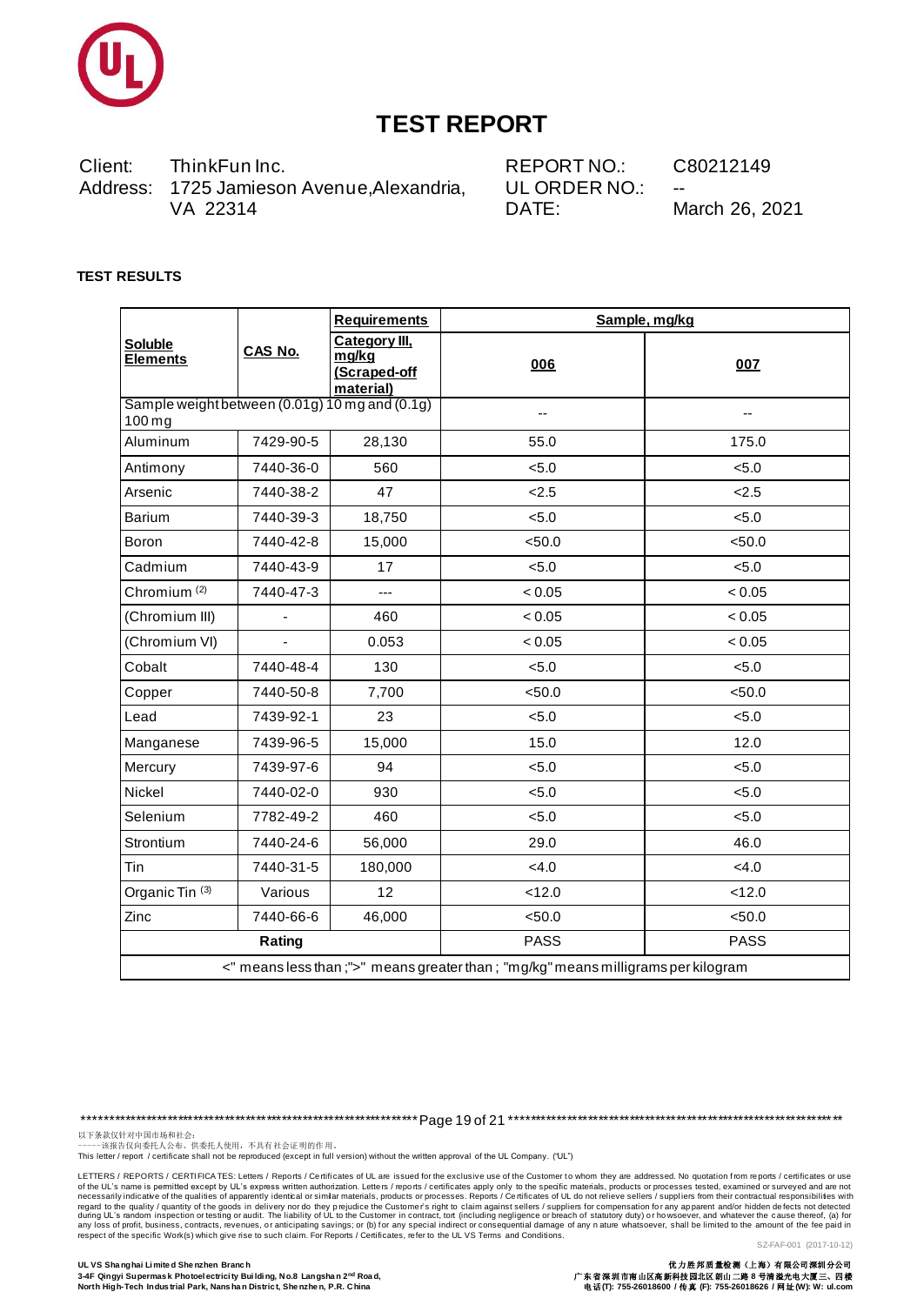

Client: ThinkFun Inc. Address: 1725 Jamieson Avenue, Alexandria, VA 22314

REPORT NO.: UL ORDER NO.: DATE:

C80212149

March 26, 2021

### **TEST RESULTS**

Remarks:

1. Soluble migrated elements are determined by ICP-MS (Induced Couple Plasma Mass Spectrometry)

2. If the chromium content of the tested sample does not exceed 0.05 mg/kg, it is deemed to comply on the respective migration requirements of chromium III and/or chromium VI under 2009/48/EC. Otherwise, the compliance on the migration requirements of the individual chromium III and/or chromium VI are confirmed by LC-ICP-MS technique.

# denotes: The chromium VI content is determined by LC-ICP-MS

3. If the soluble tin content of the tested sample projected by the tin content does not exceed 4.0 mg/kg, it is deemed to comply on the respective migration requirement of Organic Tin under 2009/48/EC. Otherwise, the compliance on the migration requirement of Organic Tin is confirmed by GC-MS analysis.

## denotes: The Organic Tin content is determined by GC-MS.

4. \*\*Sample weight less than 10 mg is not required to test soluble elements according to BS EN71-3:2019

5. Any deviation from the standard method was specified as follow:

6. The test results only apply to the items tested

以下条款仅针对中国市场和社会:<br>-----该报告仅向委托人公布、供委托人使用, 不具有社会证明的作用。

This letter / report / certificate shall not be reproduced (except in full version) without the written approval of the UL Company. ("UL")

LETTERS / REPORTS / CERTIFICA TES: Letters / Reports / Certificates of UL are issued for the exclusive use of the Customer to whom they are addressed. No quotation from reports / certificates or use of the UL's name is permitted except by UL's express written authorization. Letters / reports / certificates apply only to the specific materials, products or processes tested, examined or surveyed and are not necessarily regard to the quality / quantity of the goods in delivery nor do they prejudice the Customer's right to claim against sellers / suppliers for compensation for any apparent and/or hidden defects not detected during UL's ran SZ-FAF-001 (2017-10-12)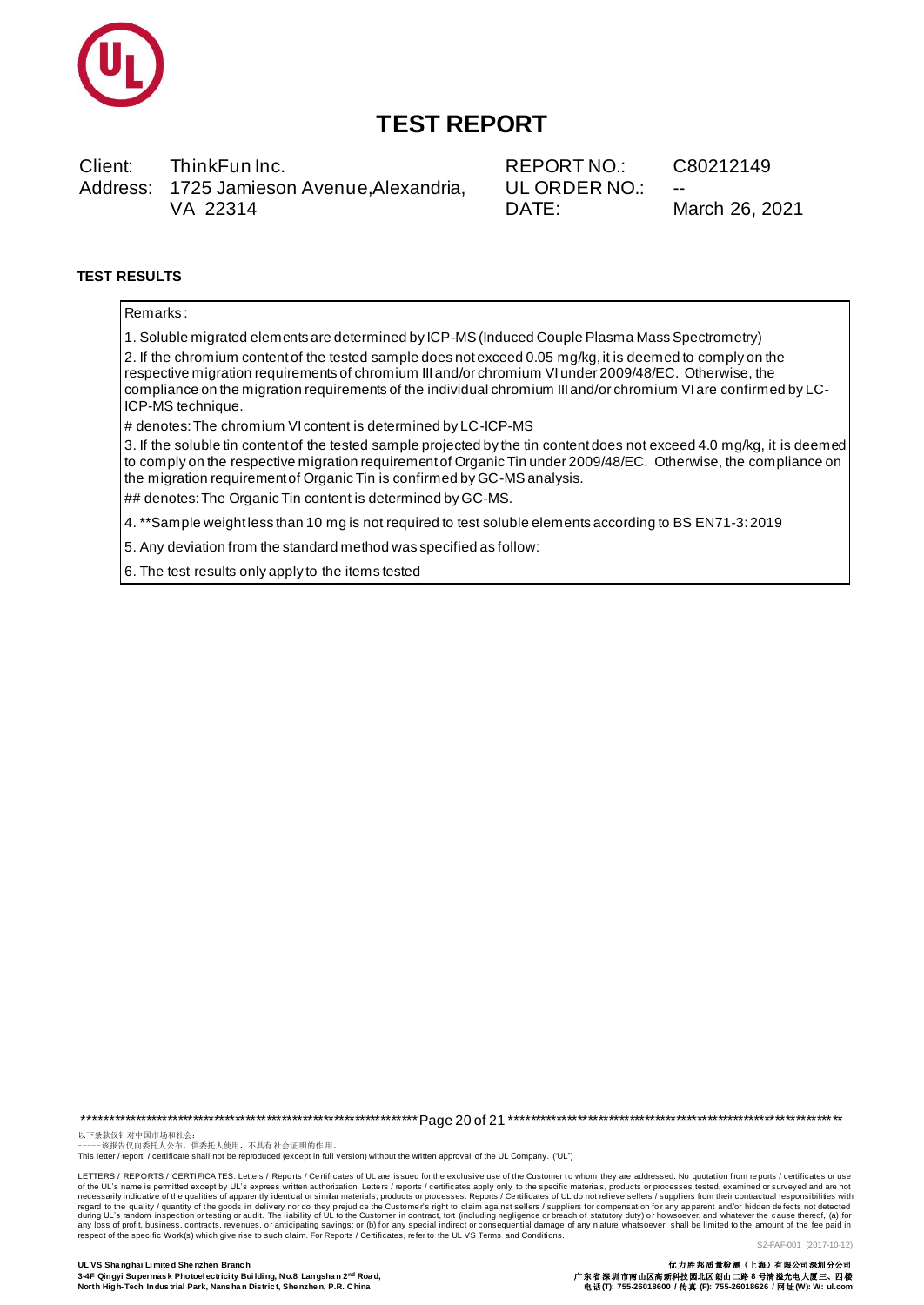

Client: ThinkFun Inc. Address: 1725 Jamieson Avenue, Alexandria, VA 22314

REPORT NO.: UL ORDER NO.: DATE:

C80212149 March 26, 2021



\*\*\*\*\*\*\*\*\*\* THE END \*\*\*\*\*\*\*\*\*

以下条款仅针对中国市场和社会:<br>------该报告仅向委托人公布、供委托人使用,不具有社会证明的作用。<br>This letter / report / certificate shall not be reproduced (except in full version) without the written approval of the UL Company. ("UL")

LETTERS / REPORTS / CERTIFICATES: Letters / Reports / Certificates of UL are issued for the exclusive use of the Customer to whom they are addressed. No quotation from reports / certificates or use Letters / REPORTS / Centifications and the same in participation access the state of the specific Work (S) which particles are the excellent of the state of the state of the state of the particle except by UL's express wit SZ-FAF-001 (2017-10-12)

UL VS Shanghai Limited Shenzhen Branch 3-4F Qingyi Supermask Photoelectricity Building, No.8 Langshan 2nd Road, North High-Tech Industrial Park, Nans han District, Shenzhen, P.R. China

优力胜邦质量检测(上海)有限公司深圳分公司<br>广东省深圳市南山区高新科技园北区朗山二路 8 号清溢光电大厦三、四楼<br>电话 (T): 755-26018600 / 传真 (F): 755-26018626 / 网址(W): W: ul.com